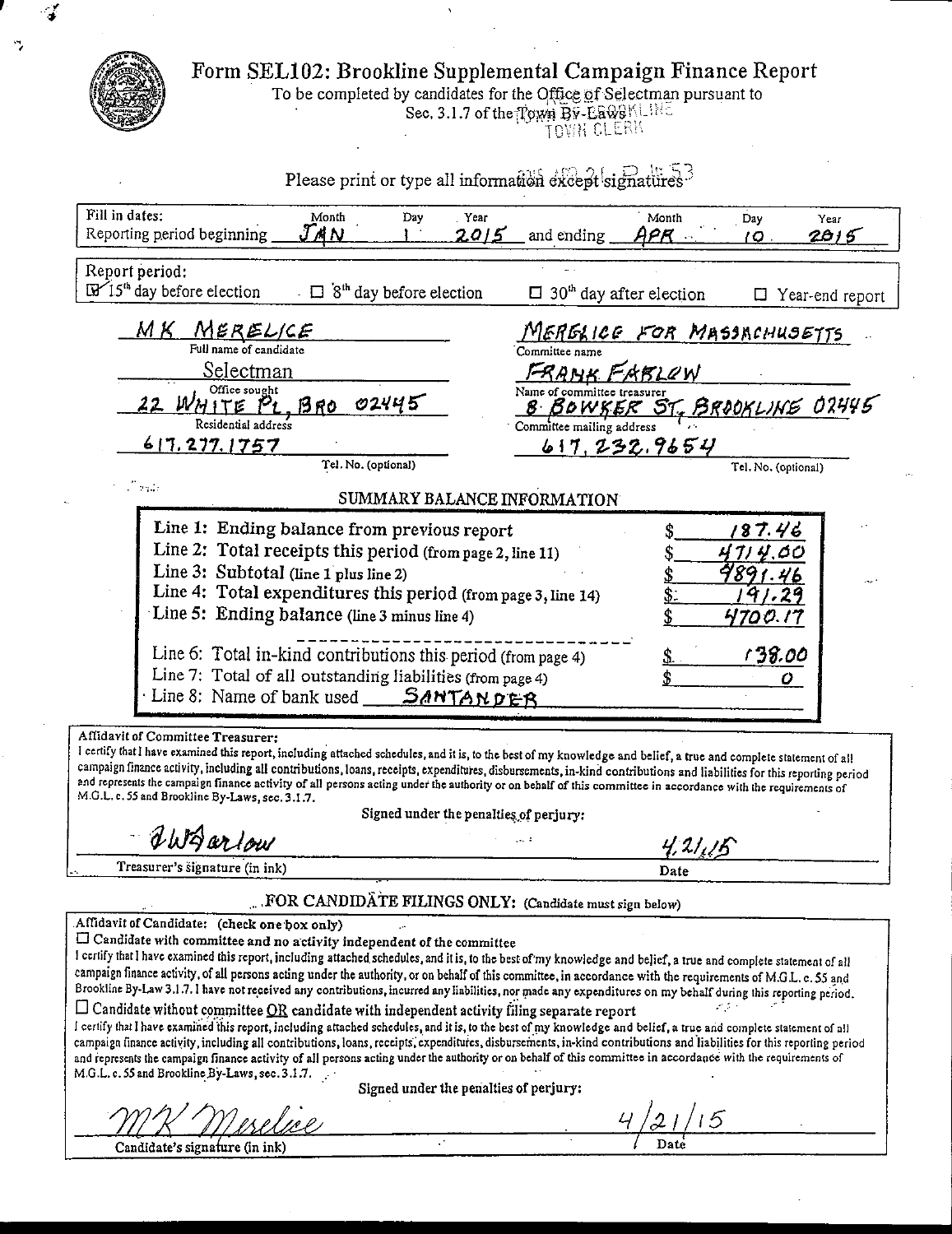M.G.L. c. 55 requires that the name and residential address be reported, in alphabetical order, for all receipts over \$50 in a calendar year. Committees must keep detailed accounts and records of all receipts, but need itemize only those over \$50. In addition, Section 3.1.7 of the Town By-Laws further requires that the occupation and employer must be reported for each person who contributes more than \$50 in a calendar year. Receipts of \$50 or less may be added together, from committee records, and reported on line 10 rather than line 9.

This page may be copied if additional pages are required to report all receipts. If you do so, include your committee name and a page number on each additional page.

| Date<br>received | Name and residential address<br>(alphabetical listing required)           | Amount | <b>Occupation and employer</b><br>(for contributions over \$50) |
|------------------|---------------------------------------------------------------------------|--------|-----------------------------------------------------------------|
| 03/23/15         | John Andrews, 22 Kendall Rd, Lexington 02421                              | 100    | retired                                                         |
| 04/16/15         | William Ashley, POB 524, W Springfield 01089                              | 100    | retired                                                         |
| 03/15/15         | Robert Daves, 9 Upland Rd, Brookline 02445                                | 100    | carpenter / self                                                |
| 04/02/15         | Marty & Frank Farlow, 8 Bowker St, Brookline 02445                        | 100    | iretired                                                        |
| 04/16/15         | Joyce Fortune, 152 WestBrook Rd, S Deerfield 01373.                       | 100    | professor / Smith College                                       |
| 02/04/15         | Nathaniel Fortune, 152 WestBrook Rd, S Deerfield 0137\$                   | 100    | professor / Smith College                                       |
| 04/06/15         | Judy Gates, 73 Pond St, Marblehead 01945                                  | ᠊᠋᠇ᡂ   | retired                                                         |
| 04/02/15         | Green-Rainbow Party, 232 Highland Ave, Arlington 02476 500                |        | political party                                                 |
| 04/08/15         |                                                                           | 500    | political party                                                 |
| 04/08/15         | Betsy Shure Gross, 25 Edge Hill Rd, Brookline 02445                       | 100    | Iretired                                                        |
| 02/04/15         | Bruce Hawkins, 26 Crescent St #206, Northampton 01060                     | 100    | retired                                                         |
| 04/02/15         | Frank Jackson, 232 Highland Ave, Arlington 02476                          | 200    | research coordinator / Children's Hospital                      |
| 04/02/15         | llan Jackson, 232 Highland Ave, Arlington 02476                           | 200    | software engineer / Trillium Software                           |
| 04/02/15         | Uoshua Levin, 82 Chandler St, Somerville 02144                            | 100    | program asst / Cambridge Health Alliance                        |
| 03/02/15         | MK Merelice, 22 White PI, Brookline 02445                                 | 500.   | ketired                                                         |
| 04/02/15         | Cecily Morse, 160 Aspinwall Ave Brookline 02446                           | 100    | ∤etired                                                         |
| 04/08/15         | Charles Osborne, 74 Davis Ave, Brookline 02445                            | 250    | architect / self                                                |
| 04/08/15         | Ruthann Sneider, 30 Perry St Brookline 02445                              | 100    | retired                                                         |
| 04/08/15         | Virginia Stopfel, 9 Congress St, Beverly 01915                            | 150    | retired                                                         |
| 04/02/15         | Cornelia van der Ziel, 100 Wolcott Rd, Brookline 02467                    | 100.   | retired                                                         |
| 04/16/15         | Don Weitzman, 123 Buckminster Rd, Brookline 02445                         | 75     | retired                                                         |
| 04/02/15         | Elie Yarden, 143 Pleasant St #2A, Cambridge 02139                         | 100    | fetired                                                         |
|                  |                                                                           |        |                                                                 |
|                  |                                                                           |        |                                                                 |
|                  | $\sim$ $\sim$                                                             |        |                                                                 |
|                  | $\sim 10^{-4}$<br>a sa st                                                 |        | $\mathcal{L}_{\rm{max}}$                                        |
|                  | Line 9: Total receipts of more than \$50 (or listed above)                | 3.900  |                                                                 |
|                  | Line 10: Total receipts of \$50 or less (not listed above)*               | 814    |                                                                 |
|                  | Line 11: Total receipts this period<br>(Enter here and on page 1, line 2) | 4,714  |                                                                 |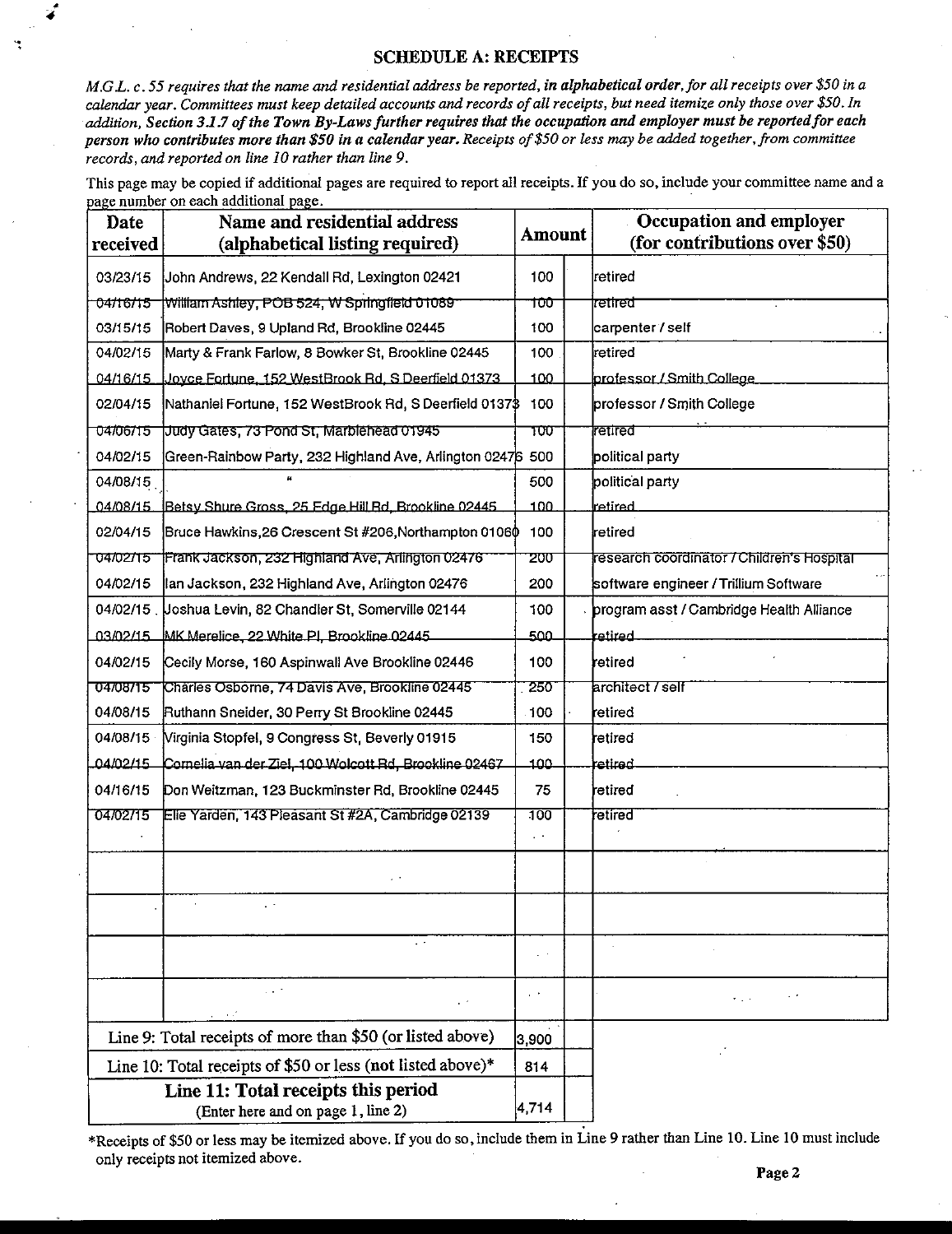#### SCHEDULE B: EXPENDITURES

M.G.L. c. 55 requires committees to list, in alphabetical order, all expenditures over \$50 in a reporting period. Committees must keep detailed accounts and records of all expenditures, but need itemize only those over \$50. Expenditures of \$50 or less may be added together, from committee records, and reported on line l3.

This page may be copied if additional pages are required to report all expenditures. If you do so, include your committee name and a page number on each additional page.

| Date<br>paid               | To whom paid<br>(listed alphabetically) | Purpose of expenditure<br>Address               |                                                                                | Amount |       |
|----------------------------|-----------------------------------------|-------------------------------------------------|--------------------------------------------------------------------------------|--------|-------|
| 3/30/15                    | GK Group LLC                            | 2415 Collingsfield Court<br>Sugar Land TX 77478 | Website domain name rental                                                     | 56     | 65    |
|                            |                                         |                                                 |                                                                                |        |       |
|                            |                                         |                                                 |                                                                                |        |       |
|                            | tys.<br>Ń.                              |                                                 |                                                                                |        |       |
|                            |                                         |                                                 |                                                                                |        |       |
| 计本部<br>$\alpha$ , $\alpha$ |                                         |                                                 |                                                                                |        |       |
|                            |                                         |                                                 |                                                                                |        |       |
|                            |                                         |                                                 | $\mathcal{L}$                                                                  |        |       |
|                            |                                         |                                                 |                                                                                |        |       |
|                            |                                         | УŅ.                                             |                                                                                |        |       |
|                            |                                         |                                                 |                                                                                |        |       |
|                            |                                         |                                                 |                                                                                |        |       |
|                            |                                         | S. St                                           |                                                                                |        |       |
| $\sim$ $\sim$              |                                         | $\ddotsc$                                       | $\mathcal{L} \rightarrow \mathcal{L}$                                          |        |       |
|                            | $\sim$                                  | $\sim 10$                                       |                                                                                |        |       |
|                            |                                         | $\sim$ $\sim$<br>$\sim$                         |                                                                                |        |       |
|                            | $\epsilon$ .                            | $\sim$ 10 $\,$<br>$\ddotsc$                     |                                                                                |        |       |
|                            | $\sim 2.5\,M_{\odot}$                   |                                                 | 大地名<br>Line 12: Total expenditures of more than \$50 (or listed above)         | 56     | 65    |
|                            |                                         |                                                 | Line 13: Total expenditures of \$50 or less (not listed above)*                |        | 13464 |
|                            | $\sim$ $\sigma$<br>$\sim$ $\sim$        |                                                 | Line 14: Total expenditures this period<br>(Enter here and on page 1, line 4). | 191    | -29   |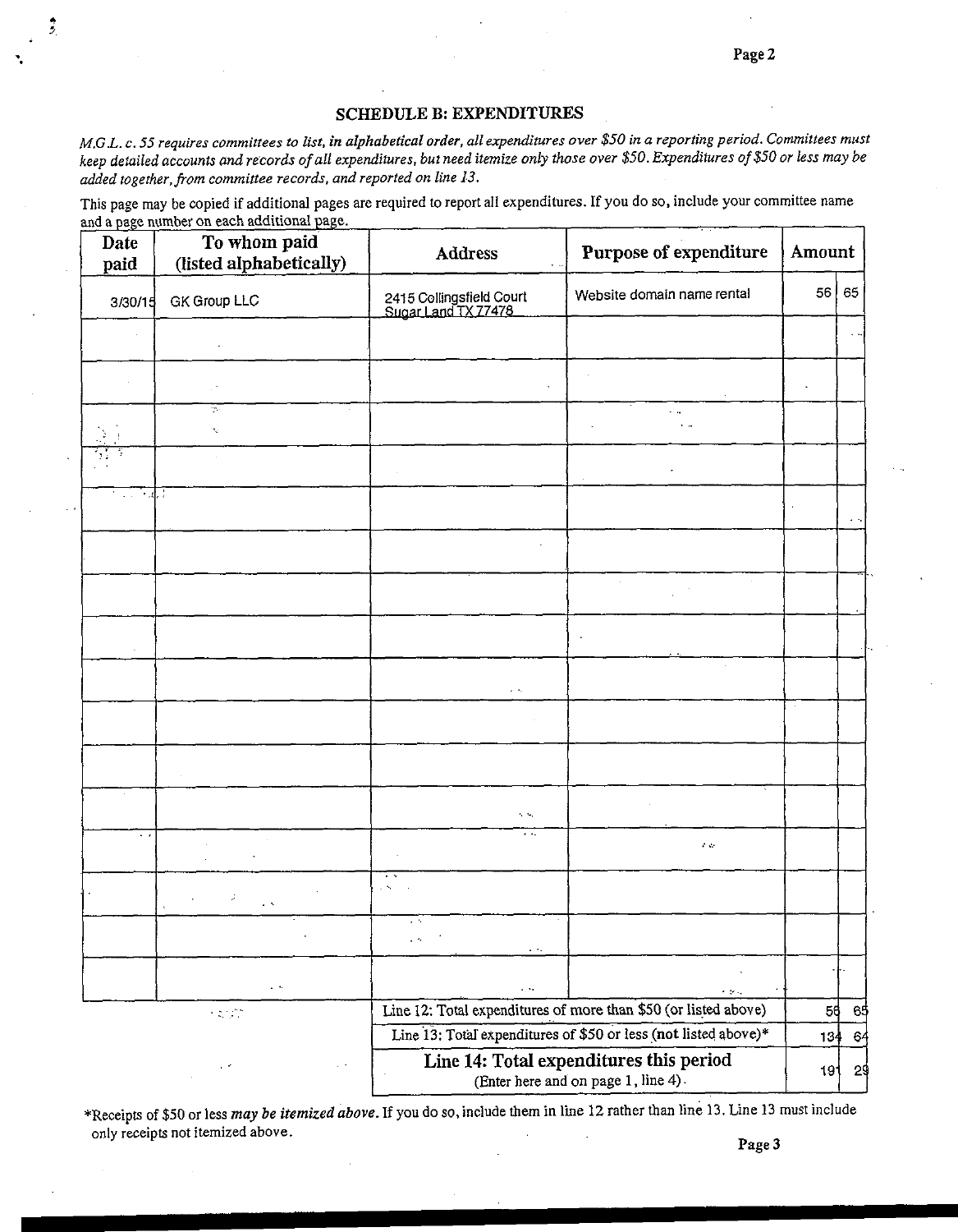Itemize contributors who have made in-kind contributions of more than  $$50$ . In-kind contributions of \$50 or less may be itemized and included in line 15, or added together from the committee's records and included in line 16.

F..

| Date<br>received | From whom received* | <b>Residential address</b>                                                           | Description of<br>contribution                                                                                                                                                                                                                                                                                                                                                                                                                               | <b>Value</b>        |
|------------------|---------------------|--------------------------------------------------------------------------------------|--------------------------------------------------------------------------------------------------------------------------------------------------------------------------------------------------------------------------------------------------------------------------------------------------------------------------------------------------------------------------------------------------------------------------------------------------------------|---------------------|
|                  |                     |                                                                                      |                                                                                                                                                                                                                                                                                                                                                                                                                                                              |                     |
|                  |                     |                                                                                      |                                                                                                                                                                                                                                                                                                                                                                                                                                                              |                     |
|                  |                     |                                                                                      |                                                                                                                                                                                                                                                                                                                                                                                                                                                              |                     |
|                  |                     |                                                                                      |                                                                                                                                                                                                                                                                                                                                                                                                                                                              |                     |
|                  |                     |                                                                                      |                                                                                                                                                                                                                                                                                                                                                                                                                                                              |                     |
|                  |                     |                                                                                      |                                                                                                                                                                                                                                                                                                                                                                                                                                                              |                     |
|                  |                     |                                                                                      |                                                                                                                                                                                                                                                                                                                                                                                                                                                              |                     |
|                  |                     |                                                                                      |                                                                                                                                                                                                                                                                                                                                                                                                                                                              |                     |
|                  |                     | Line 15: In-kind over \$50 (or listed above)                                         |                                                                                                                                                                                                                                                                                                                                                                                                                                                              |                     |
|                  |                     | Line 16: In-kind \$50 or less (not listed above)                                     |                                                                                                                                                                                                                                                                                                                                                                                                                                                              | 138                 |
|                  |                     | Line 17: Total in-kind contributions                                                 |                                                                                                                                                                                                                                                                                                                                                                                                                                                              |                     |
|                  |                     | (Enter here and on page 1, line 6)<br>$\overline{a}$ , and the set of $\overline{a}$ | $\mathbf{a} \cdot \mathbf{a} + \mathbf{b} \cdot \mathbf{a} + \mathbf{b} \cdot \mathbf{a} + \mathbf{b} \cdot \mathbf{a} + \mathbf{b} \cdot \mathbf{a} + \mathbf{b} \cdot \mathbf{a} + \mathbf{b} \cdot \mathbf{a} + \mathbf{b} \cdot \mathbf{a} + \mathbf{b} \cdot \mathbf{a} + \mathbf{b} \cdot \mathbf{a} + \mathbf{b} \cdot \mathbf{a} + \mathbf{b} \cdot \mathbf{a} + \mathbf{b} \cdot \mathbf{a} + \mathbf{b} \cdot \mathbf{a} + \mathbf{b} \cdot \math$ | 138<br>$\mathbf{A}$ |

If an in-kind contribution is received from a person (including candidate) who contributes more than \$50 in a calendar year, you must report the name and address, occupation and employer of the contributor.

#### SCHEDULE D: LIABILITIES

M.G.L.c. 55 requires committees to report ALL outstanding liabilities, including those which have been reported previously as well as those incurred during this reporting period.

| Date<br>incurred | To whom due | <b>Address</b> | <b>Purpose</b>                                                               | <b>Amount</b> |
|------------------|-------------|----------------|------------------------------------------------------------------------------|---------------|
|                  |             |                |                                                                              |               |
|                  |             |                |                                                                              |               |
|                  |             |                |                                                                              |               |
|                  |             |                |                                                                              |               |
|                  |             |                |                                                                              |               |
|                  |             |                | Line 18: Total outstanding liabilities<br>(Enter here and on page 1, line 7) | Ω             |

#### SCHEDULE E: DONORS OF \$50 AND LESS

Line 19: Total number of donors in this period whose aggregate contributions  $\frac{1}{2}$  including in-kind contributions) equal an amount or value of \$50.00 or less  $\frac{2}{3}$ 

This page may be copied if additional pages are required to report all activity, Include committee name and a page number on each additional page.

Page 4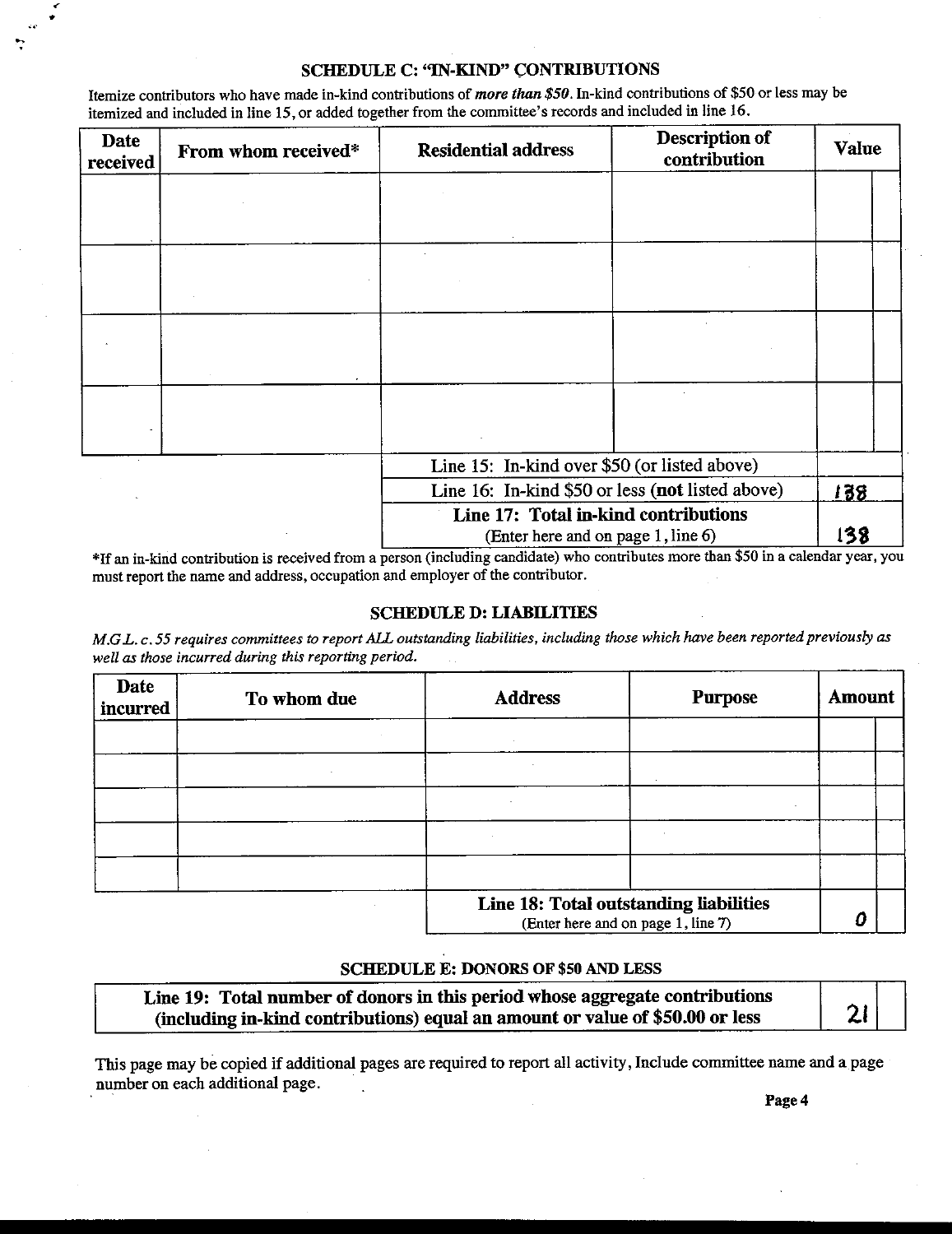| Form SEL102: Brookline Supplemental Campaign Finance Report                                                                                                                                                                                                                                                                                                                                                                                                                                                                                                                                                                                         | To be completed by candidates for the Office of Selectman pursuant to<br>Sec. 3.1.7 of the Town Bv-Law<br>OF BROOKLINE<br>OWN CLERK |
|-----------------------------------------------------------------------------------------------------------------------------------------------------------------------------------------------------------------------------------------------------------------------------------------------------------------------------------------------------------------------------------------------------------------------------------------------------------------------------------------------------------------------------------------------------------------------------------------------------------------------------------------------------|-------------------------------------------------------------------------------------------------------------------------------------|
| Please print or type all information except signatures,<br>Fill in dates:                                                                                                                                                                                                                                                                                                                                                                                                                                                                                                                                                                           | $\pm 40$                                                                                                                            |
| - Month<br>Dav<br>Year<br>Reporting period beginning                                                                                                                                                                                                                                                                                                                                                                                                                                                                                                                                                                                                | Month<br>Year<br>Day<br>₽¥<br>and ending                                                                                            |
| <b>Report period:</b><br>$\mathbb{Z}/15^{\text{th}}$ day before election<br>$\Box$ 8 <sup>th</sup> day before election                                                                                                                                                                                                                                                                                                                                                                                                                                                                                                                              | $\Box$ 30 <sup>th</sup> day after election<br>$\Box$ Year-end report                                                                |
| aurence<br>ONIE<br>Full name of candidate<br>Selectman                                                                                                                                                                                                                                                                                                                                                                                                                                                                                                                                                                                              | Committee name                                                                                                                      |
| Qffice sought<br>ック<br>イトにんてい<br>Residential address                                                                                                                                                                                                                                                                                                                                                                                                                                                                                                                                                                                                | Name of committee treasurer<br>Committee mailing address                                                                            |
| Tel. No. (optional)                                                                                                                                                                                                                                                                                                                                                                                                                                                                                                                                                                                                                                 | Tel. No. (optional)                                                                                                                 |
| SUMMARY BALANCE INFORMATION<br>Line 1: Ending balance from previous report<br>Line 2: Total receipts this period (from page 2, line 11)<br>Line 3: Subtotal (line 1 plus line 2)<br>Line 4: Total expenditures this period (from page 3, line 14)<br>Line 5: Ending balance (line 3 minus line 4)                                                                                                                                                                                                                                                                                                                                                   | $\mathcal{S}\mathcal{Q}$<br>$s_{\mathcal{Q}}$<br>$\mathcal{S}\mathscr{O}$<br><u>s 0</u><br><u>s c</u>                               |
| Line 6: Total in-kind contributions this period (from page 4)<br>Line 7: Total of all outstanding liabilities (from page 4)<br>Line 8: Name of bank used                                                                                                                                                                                                                                                                                                                                                                                                                                                                                            | SC                                                                                                                                  |
| <b>Affidavit of Committee Treasurer:</b><br>I certify that I have examined this report, including attached schedules, and it is, to the best of my knowledge and belief, a true and complete statement of all<br>campaign finance activity, including all contributions, loans, receipts, expenditures, disbursements, in-kind contributions and liabilities for this reporting period<br>and represents the campaign finance activity of all persons acting under the authority or on behalf of this committee in accordance with the requirements of<br>M.G.L. c. 55 and Brookline By-Laws, sec. 3.1.7.<br>Signed under the penalties of perjury: |                                                                                                                                     |
| Treasurer's signature (in ink)                                                                                                                                                                                                                                                                                                                                                                                                                                                                                                                                                                                                                      | Date                                                                                                                                |
| FOR CANDIDATE FILINGS ONLY: (Candidate must sign below)<br>$\Lambda$ ffidovit af Candidatos - (cheoli ang ber el                                                                                                                                                                                                                                                                                                                                                                                                                                                                                                                                    |                                                                                                                                     |

Affidavit of Candidate: (check one box only)

sø

ᄉᄼ 0

Candidate's signature (in ink)

 $\Box$  Candidate with committee and no activity independent of the committee<br>I certify that I have examined this report, including attached schedules, and it is, to the best of my knowledge and belief, a true and complete s

| <b>EXCABOIQUE WILBOUT COMMITTEE <u>OR</u> CAROIQUE WILB IRQEDENGENT ACTIVITY THIRD SEDATATE FEDOTT</b>                                                                |
|-----------------------------------------------------------------------------------------------------------------------------------------------------------------------|
| I certify that I have examined this report, including attached schedules, and it is, to the best of my knowledge and belief, a true and complete statement of all     |
| campaign finance activity, including all contributions, loans, receipts, expenditures, disbursements, in-kind contributions and liabilities for this reporting period |
| and represents the campaign finance activity of all persons acting under the authority or on behalf of this committee in accordance with the requirements of          |
| M.G.L. c. 55 and Brookline By-Laws, sec. 3.1.7.                                                                                                                       |

Signed under the penalties of perjury:

Date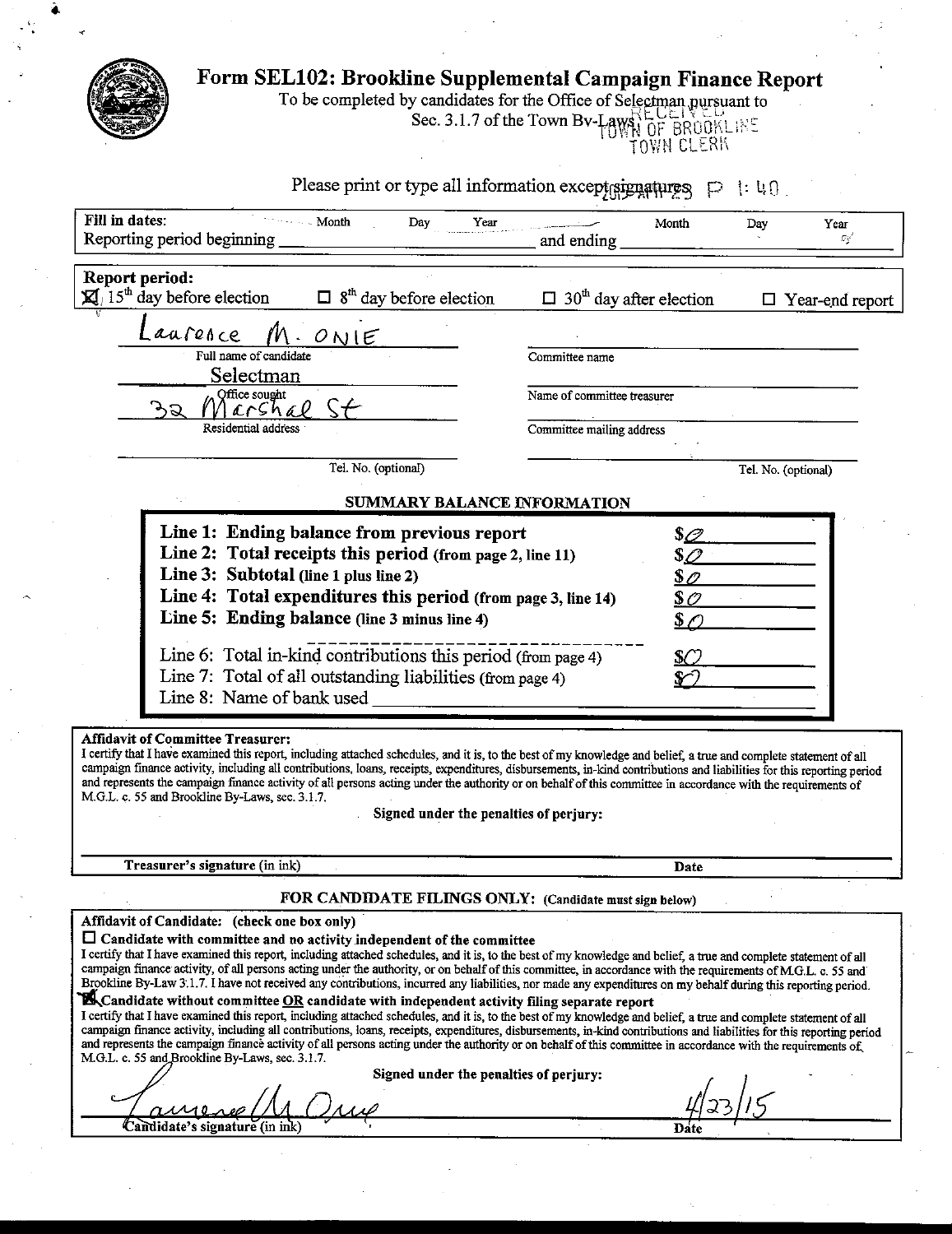M.G.L. c. 55 requires that the name and residential address be reported, in alphabetical order, for all receipts over \$50 in a calendar year. Committees must keep detailed accounts and records of all receipts, but need itemize only those over \$50. In addition, Section 3.1.7 of the Town By-Laws further requires that the occupation and employer must be reported for each person who contributes more than \$50 in a calendar year. Receipts of \$50 or less may be added together, from committee records, and reported on line 10 rather than line 9.

This page may be copied if additional pages are required to report all receipts. If you do so, include your committee name and a page number on each additional page.

| <b>Date</b><br>received | Name and residential address<br>(alphabetical listing required)           |   | <b>Amount</b> | Occupation and employer<br>(for contributions over \$50) |  |  |
|-------------------------|---------------------------------------------------------------------------|---|---------------|----------------------------------------------------------|--|--|
|                         |                                                                           |   |               |                                                          |  |  |
|                         |                                                                           |   |               |                                                          |  |  |
|                         |                                                                           |   |               |                                                          |  |  |
|                         |                                                                           |   |               |                                                          |  |  |
|                         |                                                                           |   |               |                                                          |  |  |
|                         |                                                                           |   |               |                                                          |  |  |
|                         |                                                                           |   |               |                                                          |  |  |
|                         |                                                                           |   |               |                                                          |  |  |
|                         |                                                                           |   |               |                                                          |  |  |
|                         |                                                                           |   |               |                                                          |  |  |
|                         |                                                                           |   |               |                                                          |  |  |
|                         |                                                                           |   |               |                                                          |  |  |
|                         |                                                                           |   |               |                                                          |  |  |
|                         |                                                                           |   |               |                                                          |  |  |
|                         |                                                                           |   |               |                                                          |  |  |
|                         |                                                                           |   |               |                                                          |  |  |
|                         |                                                                           |   | $\sim 10^7$   |                                                          |  |  |
|                         |                                                                           |   |               |                                                          |  |  |
|                         | Line 9: Total receipts of more than \$50 (or listed above)                |   |               |                                                          |  |  |
|                         | Line 10: Total receipts of \$50 or less (not listed above)*               |   |               |                                                          |  |  |
|                         | Line 11: Total receipts this period<br>(Enter here and on page 1, line 2) | D |               |                                                          |  |  |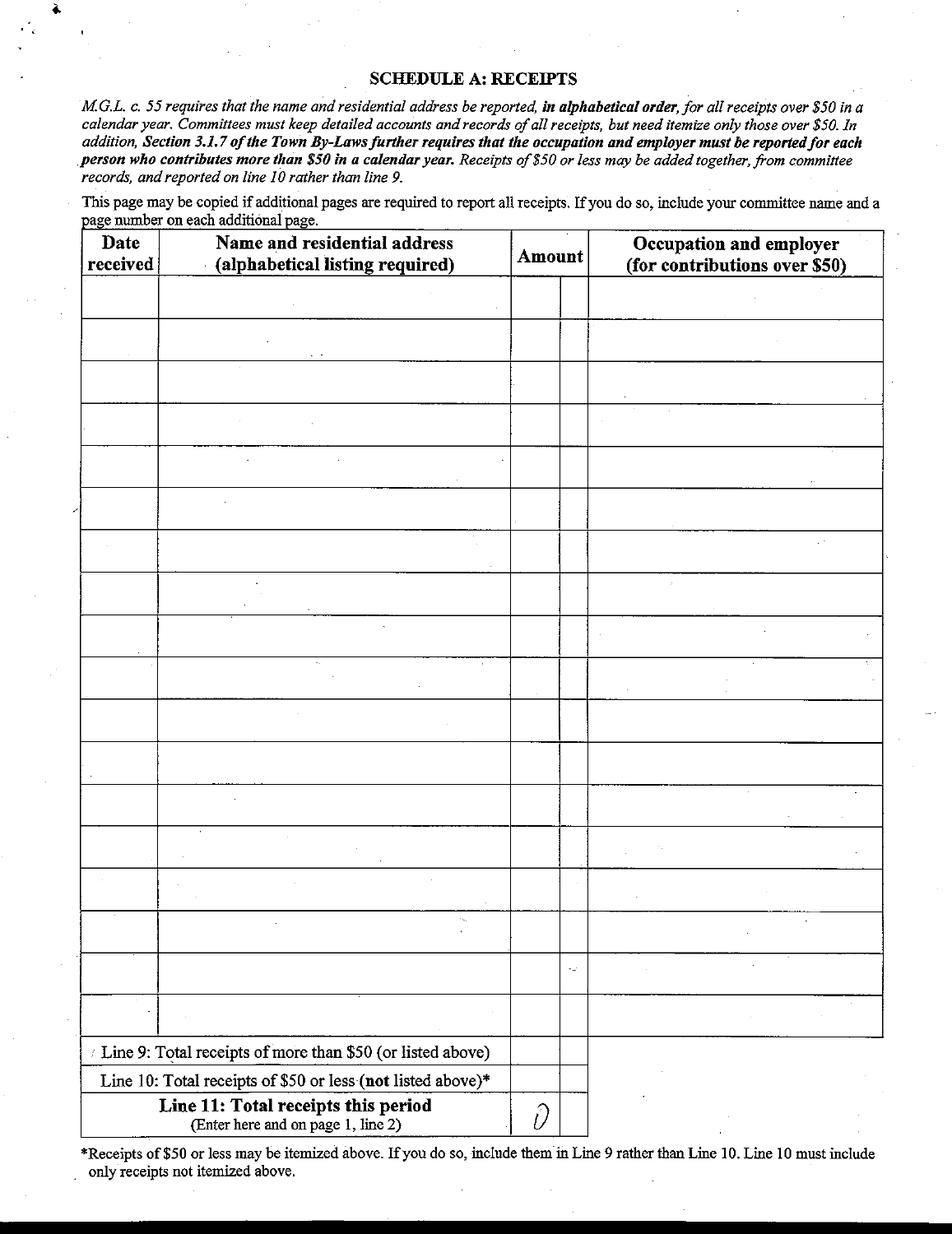#### **SCHEDULE B: EXPENDITURES**

i

M.G.L. c. 55 requires committees to list, in alphabetical order, all expenditures over \$50 in a reporting period. Committees must keep detailed accounts and records of all expenditures, but need itemize only those over \$50. Expenditures of \$50 or less may be added together, from committee records, and reported on line 13.

This page may be copied if additional pages are required to report all expenditures. If you do so, include your committee name and a page number on each additional page.

| Date<br>paid | To whom paid<br>(listed alphabetically) | <b>Address</b>                                                                | Purpose of expenditure                                          | Amount |  |
|--------------|-----------------------------------------|-------------------------------------------------------------------------------|-----------------------------------------------------------------|--------|--|
|              |                                         |                                                                               |                                                                 |        |  |
|              |                                         |                                                                               |                                                                 |        |  |
|              |                                         |                                                                               |                                                                 |        |  |
|              |                                         |                                                                               |                                                                 |        |  |
|              |                                         |                                                                               |                                                                 |        |  |
|              |                                         |                                                                               |                                                                 | Á,     |  |
|              |                                         |                                                                               |                                                                 |        |  |
|              |                                         |                                                                               |                                                                 |        |  |
|              |                                         |                                                                               |                                                                 |        |  |
|              |                                         |                                                                               |                                                                 |        |  |
|              |                                         |                                                                               |                                                                 |        |  |
|              |                                         |                                                                               |                                                                 |        |  |
|              |                                         |                                                                               |                                                                 |        |  |
|              |                                         |                                                                               |                                                                 |        |  |
|              |                                         |                                                                               |                                                                 |        |  |
|              |                                         |                                                                               |                                                                 |        |  |
|              |                                         |                                                                               |                                                                 |        |  |
|              |                                         |                                                                               | Line 12: Total expenditures of more than \$50 (or listed above) |        |  |
|              |                                         |                                                                               | Line 13: Total expenditures of \$50 or less (not listed above)* |        |  |
|              |                                         | Line 14: Total expenditures this period<br>(Enter here and on page 1, line 4) |                                                                 |        |  |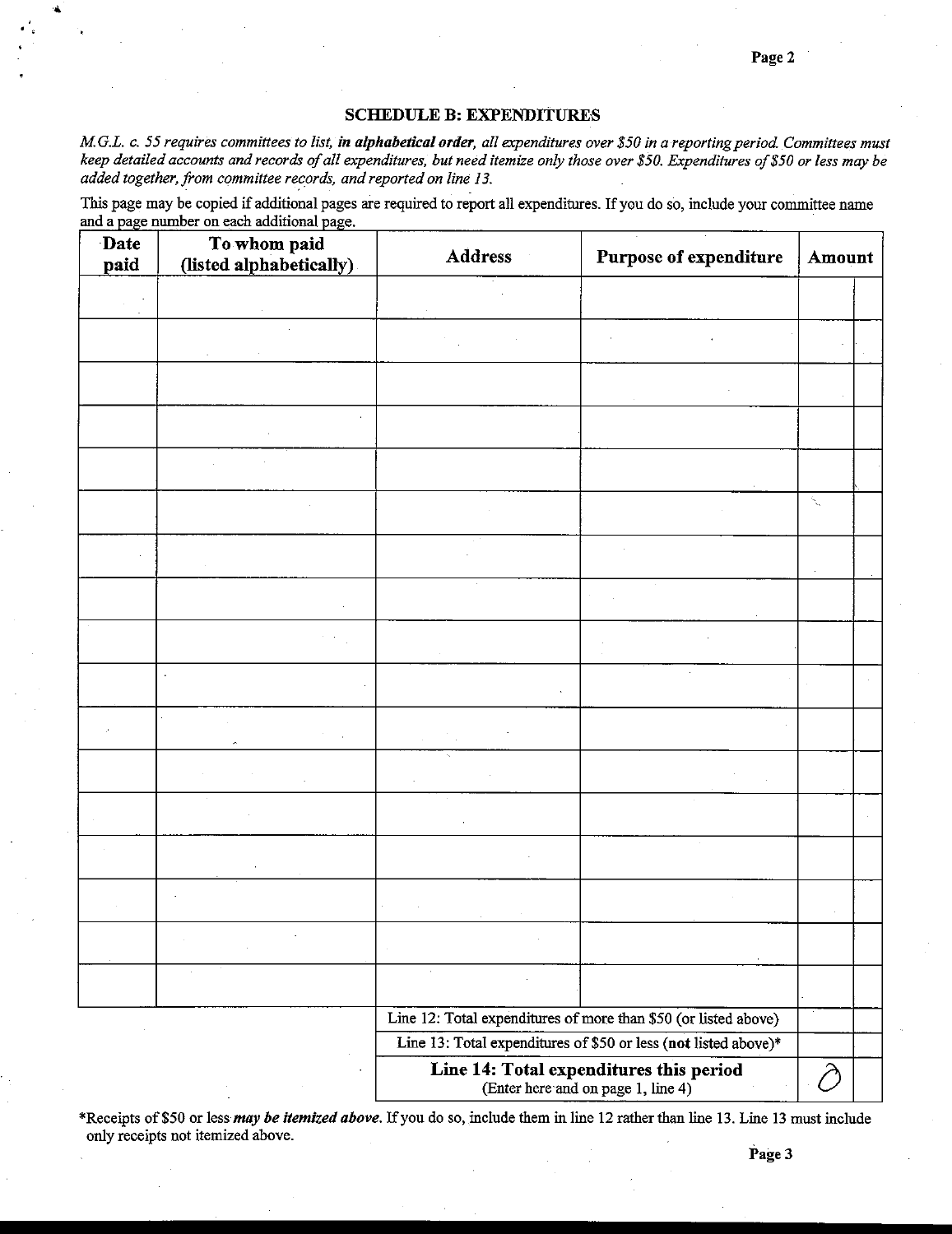Itemize contributors who have made in-kind contributions of *more than* \$50. In-kind contributions of \$50 or less may be itemized and included in line 15, or added together from the committee's records and included in line 16.

| Date<br>received | From whom received* | Description of<br><b>Residential address</b><br>contribution               | Value |  |
|------------------|---------------------|----------------------------------------------------------------------------|-------|--|
|                  |                     |                                                                            |       |  |
|                  |                     |                                                                            |       |  |
|                  |                     |                                                                            |       |  |
|                  |                     |                                                                            |       |  |
|                  |                     |                                                                            |       |  |
|                  |                     |                                                                            |       |  |
|                  |                     | Line 15: In-kind over \$50 (or listed above)                               |       |  |
|                  |                     | Line 16: In-kind \$50 or less (not listed above)                           |       |  |
|                  |                     | Line 17: Total in-kind contributions<br>(Enter here and on page 1, line 6) |       |  |

If an in-kind contribution is received from a person (including candidate) who contributes more than \$50 in a calendar year, you must report the name and address, occupation and employer of the contributor.

#### SCHEDULE D: LIABILTTIES

M.G.L. c. 55 requires committees to report ALL outstanding liabilities, including those which have been reported previously as well as those incurred during this reporting period.

| Date<br>incurred | To whom due | <b>Address</b>                                                                | Purpose | Amount |
|------------------|-------------|-------------------------------------------------------------------------------|---------|--------|
|                  |             |                                                                               |         |        |
|                  |             |                                                                               |         |        |
|                  |             |                                                                               |         |        |
|                  |             |                                                                               |         |        |
|                  |             |                                                                               |         |        |
|                  |             | Line 18: Total outstanding liabilities<br>$(Fntar hara and on no a + I in a)$ |         |        |

here and on page  $1$ , line  $7$ )

#### SCHEDULE E: DONORS OF \$50 AND LESS

| Line 19: Total number of donors in this period whose aggregate contributions  | $\mathcal{D}%$ |  |
|-------------------------------------------------------------------------------|----------------|--|
| (including in-kind contributions) equal an amount or value of \$50.00 or less |                |  |

This page may be copied if additional pages are required to report all activity, Include committee name and a page number on each additional page.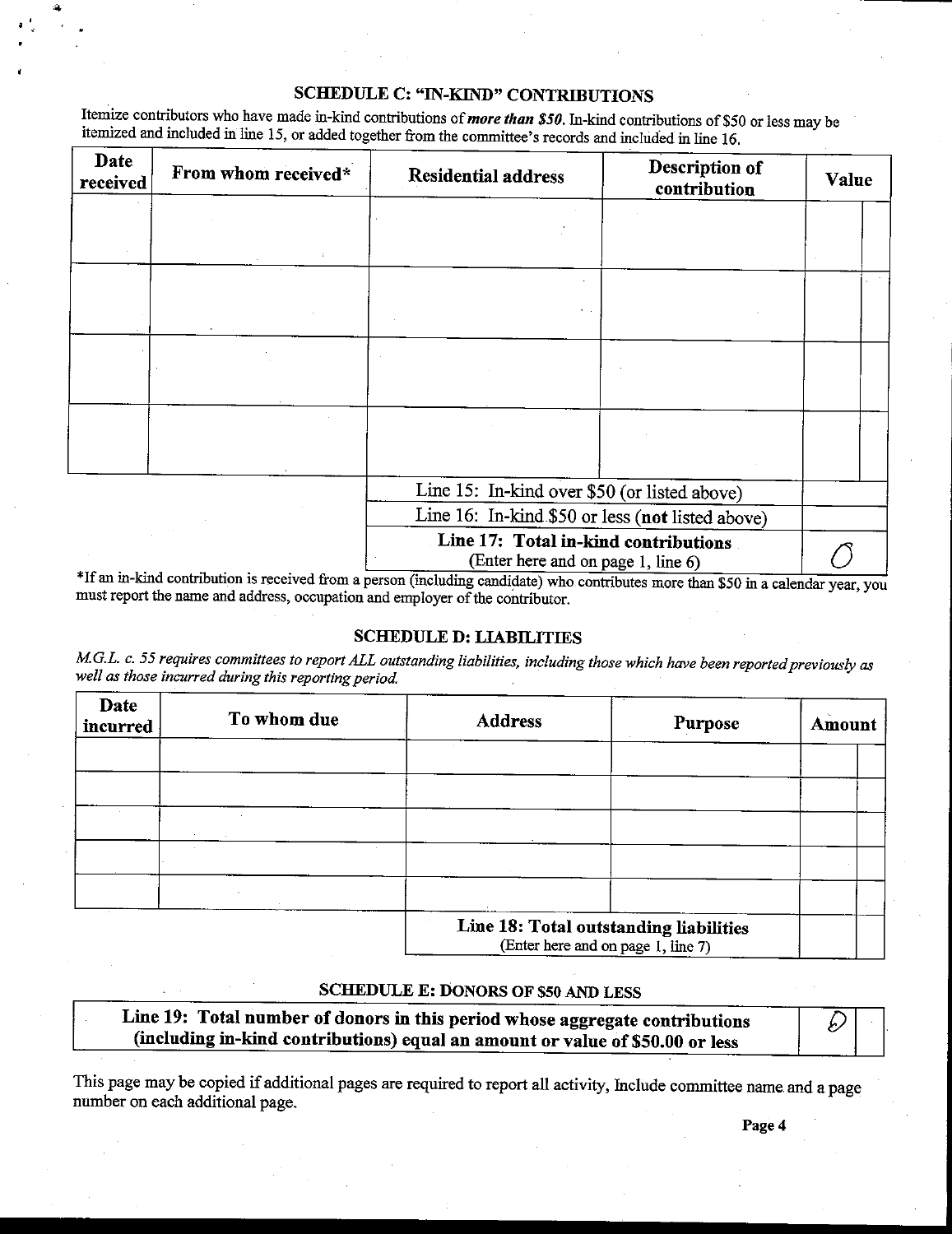|                                                                                                                                                                                                                                                                                                                                            | Form SEL102: Brookline Supplemental Campaign Finance Report                     |
|--------------------------------------------------------------------------------------------------------------------------------------------------------------------------------------------------------------------------------------------------------------------------------------------------------------------------------------------|---------------------------------------------------------------------------------|
|                                                                                                                                                                                                                                                                                                                                            | To be completed by candidates for the Office of Selectman pursuant to           |
|                                                                                                                                                                                                                                                                                                                                            | : RECEIVED<br>Sec. 3.1.7 of the Town Bv-Laws<br>TOWN OF BROOKLINE<br>TOWN CLERK |
|                                                                                                                                                                                                                                                                                                                                            | Please print or type all information except signatures APR 21<br>A 10 18        |
| Fill in dates:<br>Month<br>Day<br>Year                                                                                                                                                                                                                                                                                                     | Month<br>Dav<br>Year                                                            |
| 5<br>Reporting period beginning $F \in \mathcal{B}$<br>U                                                                                                                                                                                                                                                                                   | and ending $H$ PRIL<br>—ు ∕్<br>ίÞ                                              |
| Report period:<br>$15m$ day before election<br>$\Box$ 8 <sup>th</sup> day before election                                                                                                                                                                                                                                                  | $\Box$ 30 <sup>th</sup> day after election<br>$\Box$ Year-end report            |
|                                                                                                                                                                                                                                                                                                                                            |                                                                                 |
| KERNAD GREENE                                                                                                                                                                                                                                                                                                                              | Committee to ELECT BERLING GREENE                                               |
| Full name of candidate                                                                                                                                                                                                                                                                                                                     | Committee name                                                                  |
| Selectman                                                                                                                                                                                                                                                                                                                                  | $\lambda$ jen<br>SOROON                                                         |
| Office sought                                                                                                                                                                                                                                                                                                                              | Name of committee treasurer                                                     |
| <b>PARK ST</b>                                                                                                                                                                                                                                                                                                                             |                                                                                 |
| Residential address                                                                                                                                                                                                                                                                                                                        | Committee mailing address                                                       |
| $\mathcal{O} \mathcal{V}$ 146<br>RODKLINE, MA                                                                                                                                                                                                                                                                                              | ROOKLINE MA OVYYG                                                               |
| Tel. No. (optional)                                                                                                                                                                                                                                                                                                                        | Tel. No. (optional)                                                             |
|                                                                                                                                                                                                                                                                                                                                            |                                                                                 |
| SUMMARY BALANCE INFORMATION                                                                                                                                                                                                                                                                                                                |                                                                                 |
| Line 1: Ending balance from previous report                                                                                                                                                                                                                                                                                                |                                                                                 |
| Line 2: Total receipts this period (from page 2, line 11)                                                                                                                                                                                                                                                                                  | ≻౸్. ల⇔                                                                         |
| Line 3: Subtotal (line 1 plus line 2)                                                                                                                                                                                                                                                                                                      | ია იი                                                                           |
|                                                                                                                                                                                                                                                                                                                                            |                                                                                 |
| Line 4: Total expenditures this period (from page 3, line 14)                                                                                                                                                                                                                                                                              | 2.8                                                                             |
| Line 5: Ending balance (line 3 minus line 4)                                                                                                                                                                                                                                                                                               | 2.11                                                                            |
|                                                                                                                                                                                                                                                                                                                                            | ⇔.                                                                              |
| Line 6: Total in-kind contributions this period (from page 4)                                                                                                                                                                                                                                                                              |                                                                                 |
| Line 7: Total of all outstanding liabilities (from page 4)                                                                                                                                                                                                                                                                                 | 00                                                                              |
| Line 8: Name of bank used $C$ <i>swrutry</i> $B$ Arik                                                                                                                                                                                                                                                                                      |                                                                                 |
|                                                                                                                                                                                                                                                                                                                                            |                                                                                 |
| <b>Affidavit of Committee Treasurer:</b><br>I certify that I have examined this report, including attached schedules, and it is, to the best of my knowledge and belief, a true and complete statement of all                                                                                                                              |                                                                                 |
| campaign finance activity, including all contributions, loans, receipts, expenditures, disbursements, in-kind contributions and liabilities for this reporting period                                                                                                                                                                      |                                                                                 |
| and represents the campaign finance activity of all persons agting under the authority or on behalf of this committee in accordance with the requirements of                                                                                                                                                                               |                                                                                 |
| M.G.L. c. 55 and Brookline By-Laws, sec/3.1.7.                                                                                                                                                                                                                                                                                             |                                                                                 |
| Signed under the penalties of perjury:                                                                                                                                                                                                                                                                                                     |                                                                                 |
|                                                                                                                                                                                                                                                                                                                                            |                                                                                 |
| Treasurer's signature (in ink)                                                                                                                                                                                                                                                                                                             |                                                                                 |
| FOR CANDIDATE FILINGS ONLY: (Candidate must sign below)                                                                                                                                                                                                                                                                                    |                                                                                 |
| Affidavit of Candidate: (check one box only)                                                                                                                                                                                                                                                                                               |                                                                                 |
| $\boldsymbol{\Sigma}$ Candidate with committee and no activity independent of the committee                                                                                                                                                                                                                                                |                                                                                 |
| I certify that I have examined this report, including attached schedules, and it is, to the best of my knowledge and belief, a true and complete statement of all                                                                                                                                                                          |                                                                                 |
| campaign finance activity, of all persons acting under the authority, or on behalf of this committee, in accordance with the requirements of M.G.L. c. 55 and<br>Brookline By-Law 3.1.7. I have not received any contributions, incurred any liabilities, nor made any expenditures on my behalf during this reporting period.             |                                                                                 |
| $\square$ Candidate without committee $\underline{OR}$ candidate with independent activity filing separate report                                                                                                                                                                                                                          |                                                                                 |
| I certify that I have examined this report, including attached schedules, and it is, to the best of my knowledge and belief, a true and complete statement of all<br>campaign finance activity, including all contributions, loans, receipts, expenditures, disbursements, in-kind contributions and liabilities for this reporting period |                                                                                 |
| and represents the campaign finance activity of all persons acting under the authority or on behalf of this committee in accordance with the requirements of                                                                                                                                                                               |                                                                                 |
| M.G.L. c. 55 and Brookline By-Laws, sec. 3.1.7.                                                                                                                                                                                                                                                                                            |                                                                                 |
| Signed under the penalties of perjury:                                                                                                                                                                                                                                                                                                     |                                                                                 |
|                                                                                                                                                                                                                                                                                                                                            |                                                                                 |
|                                                                                                                                                                                                                                                                                                                                            | $4 - 16 - 1$                                                                    |
| Candidate's signature (in ink)                                                                                                                                                                                                                                                                                                             | Date                                                                            |
|                                                                                                                                                                                                                                                                                                                                            |                                                                                 |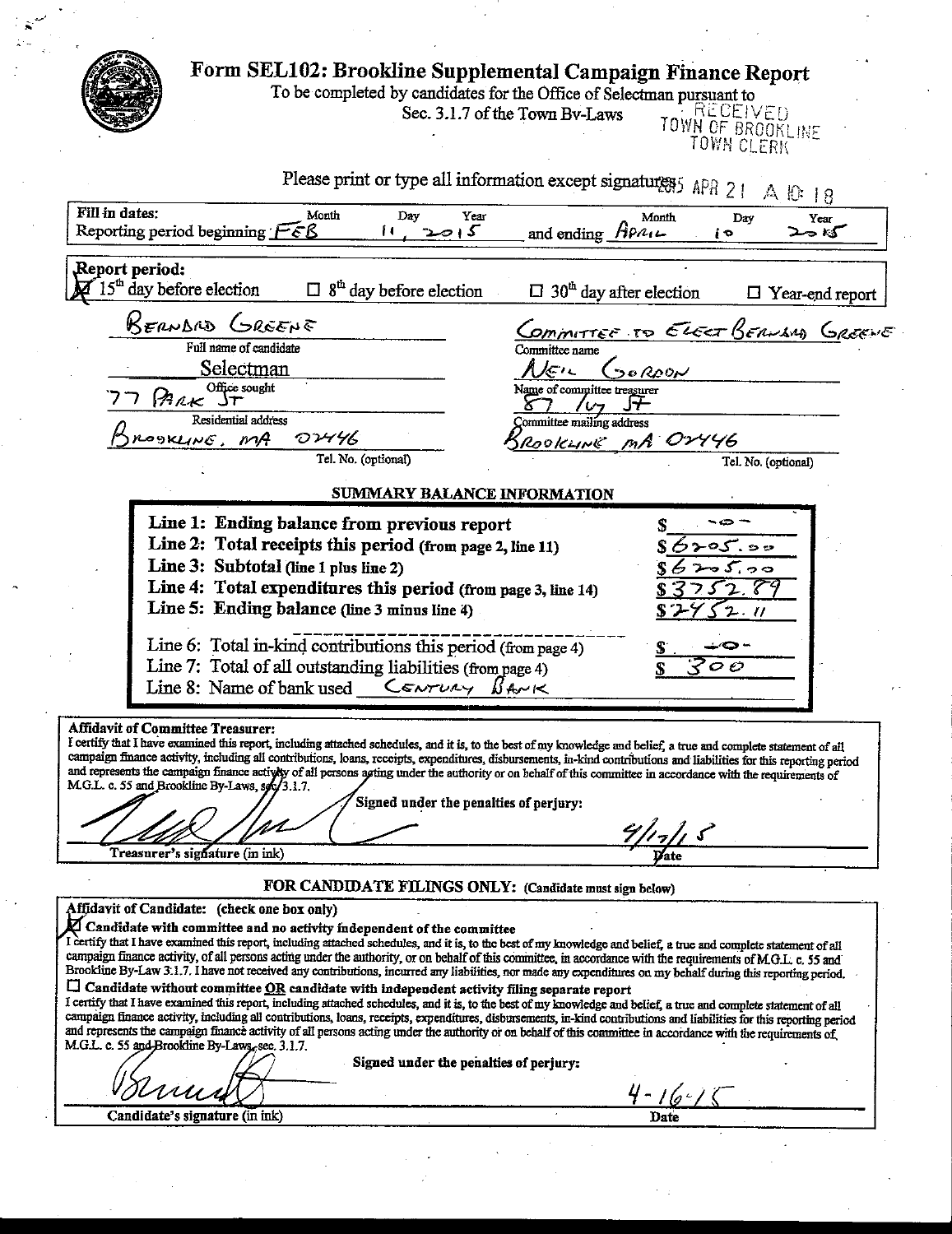M.G.L. c. 55 requires that the name and residential address be reported, in alphabetical order, for all receipts over \$50 in a calendar year. Committees must keep detailed accounts and records of all receipts, but need itemize only those over \$50. In addition, Section 3.1.7 of the Town By-Laws further requires that the occupation and employer must be reported for each person who contributes more than \$50 in a calendar year. Receipts of \$50 or less may be added together, from committee records, and reported on line 10 rather than line 9.

This page may be copied if additional pages are required to report all receipts. If you do so, include your committee name and a page number on each additional page.

| Date<br>received | Name and residential address<br>(alphabetical listing required)           | Amount                                   |               | Occupation and employer<br>(for contributions over \$50) |  |  |
|------------------|---------------------------------------------------------------------------|------------------------------------------|---------------|----------------------------------------------------------|--|--|
|                  |                                                                           |                                          |               |                                                          |  |  |
|                  |                                                                           |                                          |               |                                                          |  |  |
|                  |                                                                           |                                          |               |                                                          |  |  |
|                  |                                                                           |                                          |               |                                                          |  |  |
|                  |                                                                           |                                          |               |                                                          |  |  |
|                  | SCHEDUE ATTACHED                                                          |                                          |               |                                                          |  |  |
|                  |                                                                           |                                          |               |                                                          |  |  |
|                  |                                                                           |                                          |               |                                                          |  |  |
|                  |                                                                           |                                          |               |                                                          |  |  |
|                  |                                                                           |                                          |               |                                                          |  |  |
|                  |                                                                           |                                          |               |                                                          |  |  |
|                  |                                                                           |                                          |               |                                                          |  |  |
|                  |                                                                           |                                          |               |                                                          |  |  |
|                  |                                                                           |                                          |               |                                                          |  |  |
|                  |                                                                           |                                          |               |                                                          |  |  |
|                  |                                                                           |                                          |               |                                                          |  |  |
|                  |                                                                           |                                          |               |                                                          |  |  |
|                  |                                                                           |                                          |               |                                                          |  |  |
|                  | Line 9: Total receipts of more than \$50 (or listed above)                | ە ئەكم                                   | $\mathcal{P}$ |                                                          |  |  |
|                  | Line 10: Total receipts of \$50 or less (not listed above)*               | $\left[\omega$ $\beta$ $\int$ + $\sigma$ |               |                                                          |  |  |
|                  | Line 11: Total receipts this period<br>(Enter here and on page 1, line 2) | ∘ه∏موکا                                  |               |                                                          |  |  |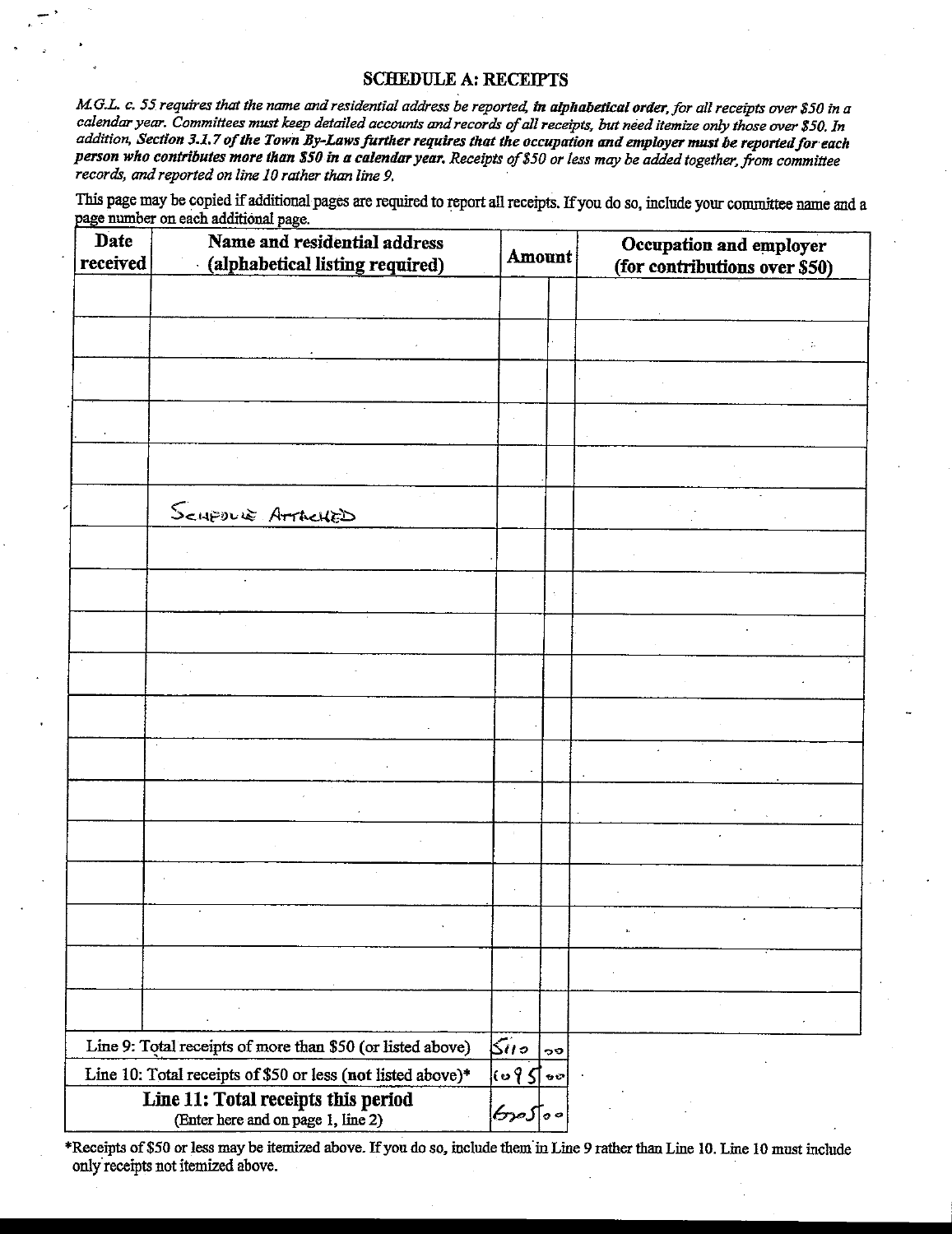#### Committee to Elect Bernard Greene

| date             | first                         | middl last |                 | street                    | town                | state | zip   | amount         | employer                                | occupation                |
|------------------|-------------------------------|------------|-----------------|---------------------------|---------------------|-------|-------|----------------|-----------------------------------------|---------------------------|
| 3/14/15 Edith    |                               |            | <b>Brickman</b> | 33 Pond Ave #407          | Brookline MA        |       | 02445 |                | 100.00 retired                          |                           |
| 3/21/15 Wayne    |                               | А          | Budd            | 505 Tremont Street        | <b>Boston</b>       | MA    | 02116 |                | 250.00 Goodwin Proctor                  | Senior Counsel            |
| 3/7/15 Carol     |                               |            | Caro            | 1264 Beacon St #2         | Brookline MA        |       | 02446 | 110.00 retired |                                         | librarian                 |
| 3/28/15 Nancy    |                               |            | Daly            | 161 Rawson Road           | Brookline MA        |       | 02445 | 200.00 self    |                                         | lawyer                    |
|                  | 3/28/15 Comm to Elect N: Daly |            |                 | 121 Colbourne Crescent    | Brookline MA        |       | 02446 | 100.00         |                                         | campaign committee        |
| 3/23/15 Betsy    |                               |            | <b>DeWitt</b>   | 94 Upland Rd              | <b>Brookline MA</b> |       | 02445 |                | 150.00 retired                          |                           |
| 3/23/15 Dennis   |                               |            | DeWitt          | 94 Upland Rd              | Brookline MA        |       | 02445 | 150.00 retired |                                         |                           |
| 3/11/15 Joseph   |                               | м          | Ditkoff         | 145 Mason Terrace         | Brookline MA        |       | 02446 |                | 100.00 Suffolk County                   | <b>Attorney</b>           |
| 3/31/15 John     |                               |            | Doggett         | 8 Penniman Rd             | Brookline MA        |       | 02445 | 250.00 n/a     |                                         | n/a                       |
| $3/16/15$ James  |                               | F          | Franco          | 126 Amory St Apt 3        | Brookline MA        |       | 02446 |                | 100.00 James F Franco Insurance         | Insurance broker          |
|                  | 4/6/15 Benjamin               |            | Franco          | 275 Cypress St            | Brookline MA        |       | 02445 |                | 75.00 Harvard University                | Researcher                |
| $3/28/15$ Jane   |                               |            | Gilman          | 140 Sewall Ave            | Brookline MA        |       | 02446 | 75.00 self     |                                         | attorney                  |
| 4/9/15 Betty     |                               |            | Goldstein       | 1504 Beacon St Apt 140    | Brookline MA        |       | 02446 | 75.00          |                                         |                           |
| 2/19/15 Bernard  |                               |            | Greene          | 25 Alton Ct 1             | Brookline MA        |       | 02446 |                | 300.00 Ma Clean Water Trust             | attorney                  |
| 2/19/15 Bernard  |                               |            | Greene          | 25 Alton Ct 1             | Brookline MA        |       | 02446 |                | 300.00 Ma Clean Water Trust             | attorney                  |
|                  | 3/1/15 Bernard                |            | Greene          | 25 Alton Ct 1             | Brookline MA        |       | 02446 |                | 150.00 Ma Clean Water Trust             | attorney                  |
| 3/28/15 Thomas   |                               |            |                 | Hantakas Jr 109 Salman St | West Roxb MA        |       | 02132 | 150.00 BSD     |                                         | Sr Cust                   |
|                  | 4/8/15 Chobee                 |            | Hoy             | 37 Osborne Rd             | Brookline MA        |       | 02446 |                | 100.00 Chobee Hoy Real Estate           | <b>Real Estate</b>        |
| 3/21/15 Sytske   |                               | v          | <b>Humphrey</b> | 46 Gardner Rd             | <b>Brookline</b>    | MA    | 02445 | 100.00 retired |                                         |                           |
| 4/9/15 Ruth      |                               |            | Kaplan          | 24 Spooner Rd             | <b>Brookline</b>    | MA    | 02467 | 100.00 retired |                                         |                           |
| 4/5/15 David     |                               |            | Knight          | 5 Maple St                | Brookline MA        |       | 02445 | 100.00 self    |                                         | investor                  |
| 3/28/15 Donald   |                               |            | Leka            | 140 Sewall Ave            | Brookline MA        |       | 02446 | 75.00 self     |                                         | attorney                  |
|                  | $3/13/15$ Jonathan J          |            | Margolis        | 49 Harvard Avenue         | Brookline MA        |       | 02446 |                | 100.00 Rodgers Powers & Schwarts LLP    | Attorney                  |
| 3/28/15 Rita     |                               | K.         | McNally         | 230 St Paul St Apt B7     | Brookline MA        |       | 02446 |                | 100.00 Norfolk County                   | <b>Community Outreach</b> |
| 3/28/15 Jesse    |                               |            | Mermell         | 149 Winthrop Rd           | Brookline MA        |       | 02445 |                | 200.00 Alliance for Business Leadership | <b>Executive Director</b> |
| $3/19/15$ Judy   |                               |            | Meyers          | 75 Clinton Road           | Brookline MA        |       | 02445 | 200.00 self    |                                         | Attorney                  |
| 3/28/15 Sergio   |                               |            | Modigliani      | 134 Salisbury Road        | Brookline MA        |       | 02445 | 100.00 self    |                                         | Architect                 |
| $2/17/15$ Bobbie |                               |            | Nagle           | 243 Mason Terrace         | Brookline MA        |       | 02446 | 100.00 retired |                                         |                           |
| 3/29/15 Jody     |                               |            | Newman          | 62 Columbia Street        | Brookline MA        |       | 02446 |                | 100.00 Dwyer & Collora                  | Lawyer                    |
| 3/14/15 Ellen    |                               |            | Perrin          | 33 Abbotsford Road        | Brookline MA        |       | 02445 |                | 250.00 Tufts Medical Center             | Physician                 |
| 3/28/15 David    |                               |            | Pilgrim         | 9 Denny Road              | <b>Chestnut HMA</b> |       | 02467 | 125.00         |                                         | Physician                 |
|                  | 3/28/15 Kimberly              |            | Rawlins         | 9 Denny Road              | Chestnut H MA       |       | 02467 | 125.00         |                                         | Psychiatrist              |
| 3/16/15 Michael  |                               | A          | Sandman         | 115 Sewall Avenue         | Brookline MA        |       | 02446 | 100.00 retired |                                         |                           |
| $3/19/15$ Bob    |                               |            | Schram          | 47 Monmouth St            | Brookline MA        |       | 02446 | 100.00 AON     |                                         | Insurance                 |
| 3/28/15 Frank I  |                               |            |                 | Smizik Comn 42 Russell St | <b>Brookline</b>    | MA    | 02446 |                | 100.00 Commonwealth of MA               | Representative            |
| 3/10/15 Rebecca  |                               |            | Stone           | 71 Toxteth St             | <b>Brookline</b>    | MA    | 02446 | 100.00 self    |                                         | consultant                |
| 3/13/15 Molly    |                               |            | Turlish         | 1070 Beacon St #5C        | <b>Brookline</b>    | MA    | 02446 | 100.00 retired |                                         |                           |
| 3/14/15 Neil     |                               |            | Wishinsy        | 20 Henry St               | Brookline MA        |       | 02446 | 100.00 retired |                                         |                           |
|                  |                               |            |                 |                           |                     |       |       | 5,110.00       |                                         |                           |

y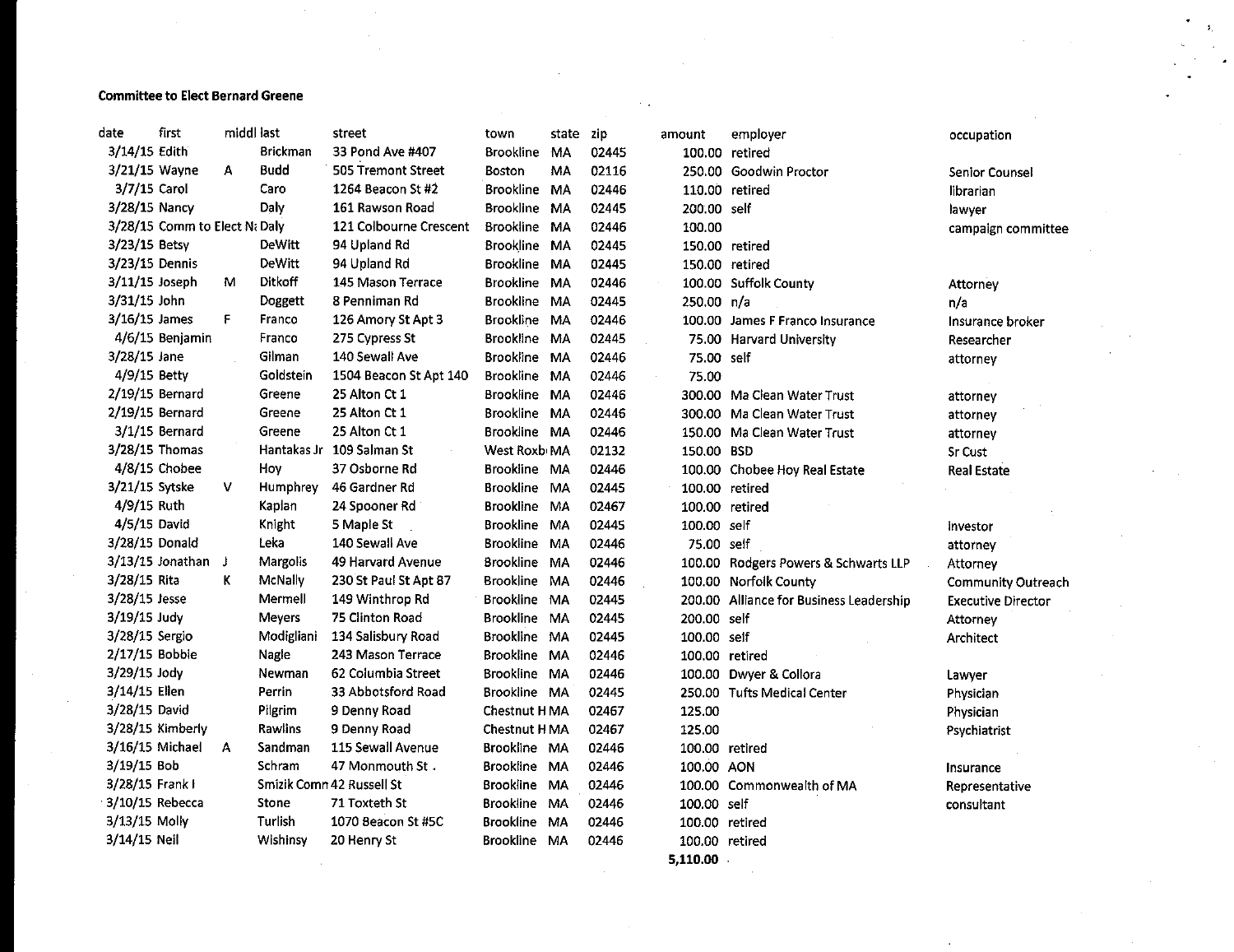#### SCHEDULE B: EXPENDITURES

M.G.L. c. 55 requires committees to list, in alphabetical order, all expenditures over \$50 in a reporting period. Committees must keep detailed accounts and records of all expenditures, but need itemize only those over \$50. Expenditures of \$50 or less may be added together, from committee records, and reported on line 13.

This page may be copied if additional pages are required to report all expenditures. If you do so, include your committee name and a page number on each additional page.

| <b>Date</b><br>paid | To whom paid<br>(listed alphabetically) | <b>Address</b>                                                | Purpose of expenditure                                                        | Amount          |    |  |
|---------------------|-----------------------------------------|---------------------------------------------------------------|-------------------------------------------------------------------------------|-----------------|----|--|
| 5/18/15             | BROOKLINE EDUCATIONAL<br>FOUNDATION     | BASOKLINE, NA                                                 | Deutrion /AS                                                                  | $\sqrt{255}$    |    |  |
| B/10/15             | BROOKLINE PAX                           | BROSELINE MIA                                                 | EVENT SPONSORSAIP                                                             | $15 - -$        |    |  |
|                     | 3/31/15 GATEWAY MEDIA                   | 2no Avene<br>Needlam MA                                       | $A_{D}$                                                                       | 1846   85       |    |  |
|                     | 3/18/15 GRENIER PRINT                   | WASILINGS ST<br><u><i><i><u>Utanwerk</u></i></i></u> Plain MA | CRMPHAN MATERIAL                                                              | 695 93          |    |  |
| 3/4/15              | GRENIER PRINT                           | $\boldsymbol{l}$                                              | CAMPLIAN MATERIAL                                                             | $148 + 5$       |    |  |
| 41115               | $S$ NOP                                 | M                                                             | CAMPLION MATERIAL                                                             | FS  00          |    |  |
|                     |                                         |                                                               |                                                                               |                 |    |  |
|                     |                                         |                                                               |                                                                               |                 |    |  |
|                     |                                         |                                                               |                                                                               |                 |    |  |
|                     |                                         |                                                               |                                                                               |                 |    |  |
|                     |                                         |                                                               |                                                                               |                 |    |  |
|                     |                                         |                                                               |                                                                               |                 |    |  |
|                     |                                         |                                                               |                                                                               |                 |    |  |
|                     |                                         |                                                               |                                                                               |                 |    |  |
|                     |                                         |                                                               |                                                                               |                 |    |  |
|                     |                                         |                                                               |                                                                               |                 |    |  |
|                     |                                         |                                                               |                                                                               |                 |    |  |
|                     |                                         |                                                               | Line 12: Total expenditures of more than \$50 (or listed above)               | 3699            | 93 |  |
|                     |                                         |                                                               | Line 13: Total expenditures of \$50 or less (not listed above)*               | $5\overline{8}$ | 86 |  |
|                     |                                         |                                                               | Line 14: Total expenditures this period<br>(Enter here and on page 1, line 4) | 3752            |    |  |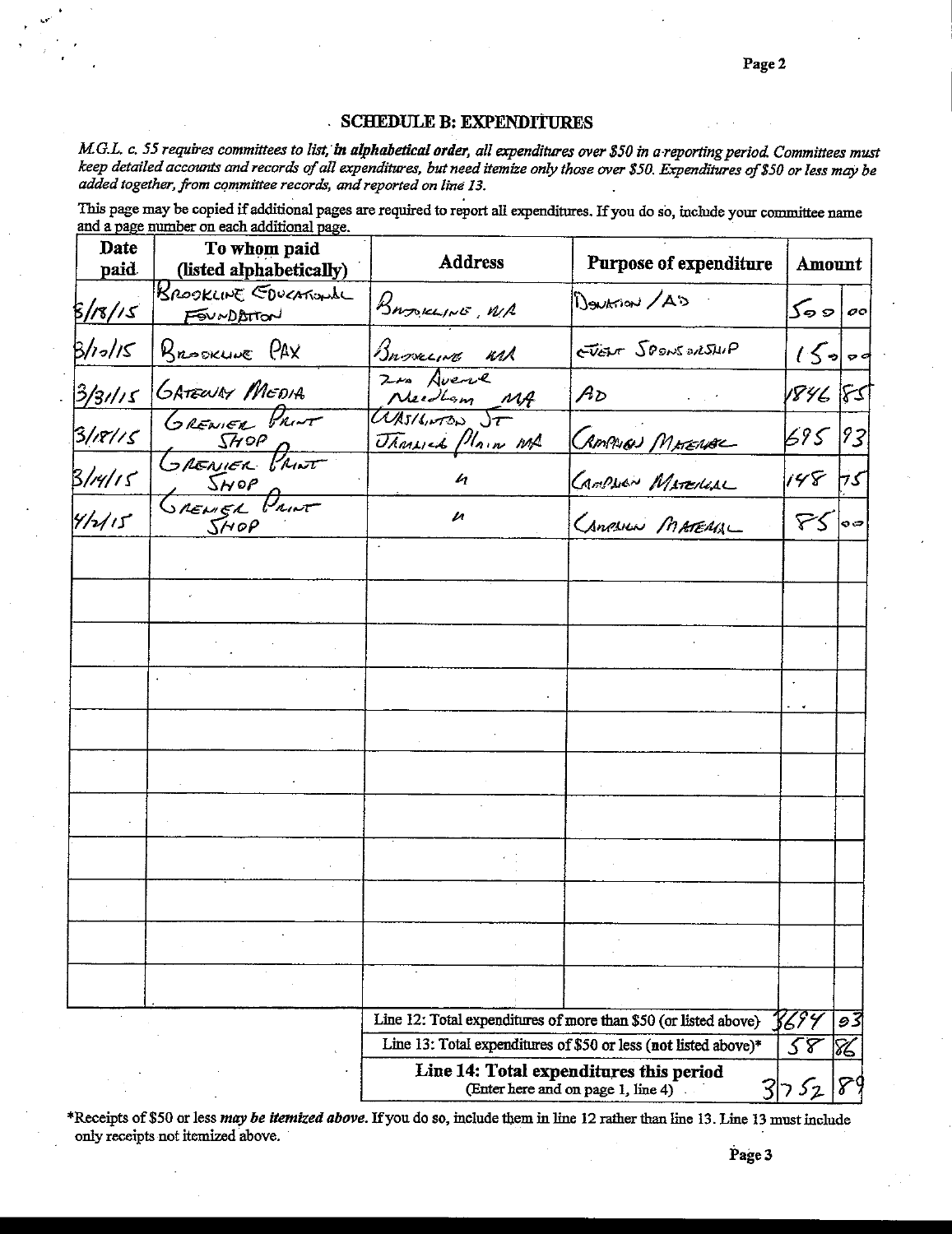Itemize contributors who have made in-kind contributions of *more than* \$50. In-kind contributions of \$50 or less may be itemized and included in line 15, or added together from the committee's records and included in line 16.

r.

| Date<br>received | From whom received* | <b>Residential address</b>                                                 | Description of<br>contribution | Value |  |
|------------------|---------------------|----------------------------------------------------------------------------|--------------------------------|-------|--|
|                  |                     |                                                                            |                                |       |  |
|                  |                     |                                                                            |                                |       |  |
|                  |                     |                                                                            |                                |       |  |
|                  |                     |                                                                            |                                |       |  |
|                  |                     |                                                                            |                                |       |  |
|                  |                     |                                                                            |                                |       |  |
|                  |                     |                                                                            |                                |       |  |
|                  |                     |                                                                            |                                |       |  |
|                  |                     | Line 15: In-kind over \$50 (or listed above)                               |                                |       |  |
|                  |                     | Line 16: In-kind \$50 or less (not listed above)                           |                                |       |  |
|                  |                     | Line 17: Total in-kind contributions<br>(Enter here and on page 1, line 6) |                                |       |  |

If an in-kind contribution is received from a person (including candidate) who contributes more than \$50 in a calendar year, you must report the name and address, occupation and employer of the contributor.

#### SCHEDULE D: LIABILITIES

M.G.L. c. 55 requires committees to report ALL outstanding liabilities, including those which have been reported previously as well as those incurred during this reporting period.

| Date<br><i>incurred</i> |         | To whom due   | <b>Address</b>                                                               | Purpose<br>Amount |      |    |  |
|-------------------------|---------|---------------|------------------------------------------------------------------------------|-------------------|------|----|--|
| 1/19/15                 | KERNAAN | <b>SAEEWE</b> | 77 PARK ST BROOKING                                                          | COAN              | 3000 |    |  |
|                         |         |               |                                                                              |                   |      |    |  |
|                         |         |               |                                                                              |                   |      |    |  |
|                         |         |               |                                                                              |                   |      |    |  |
|                         |         |               |                                                                              |                   |      |    |  |
|                         |         |               | Line 18: Total outstanding liabilities<br>(Enter here and on page 1, line 7) |                   | 300  | oф |  |

#### SCHEDULE E: DONORS OF S50 AND LESS

| Line 19: Total number of donors in this period whose aggregate contributions  |    |  |
|-------------------------------------------------------------------------------|----|--|
| (including in-kind contributions) equal an amount or value of \$50.00 or less | 49 |  |

This page may be copied if additional pages are required to report all activity, Include committee name and a page number on each additional page.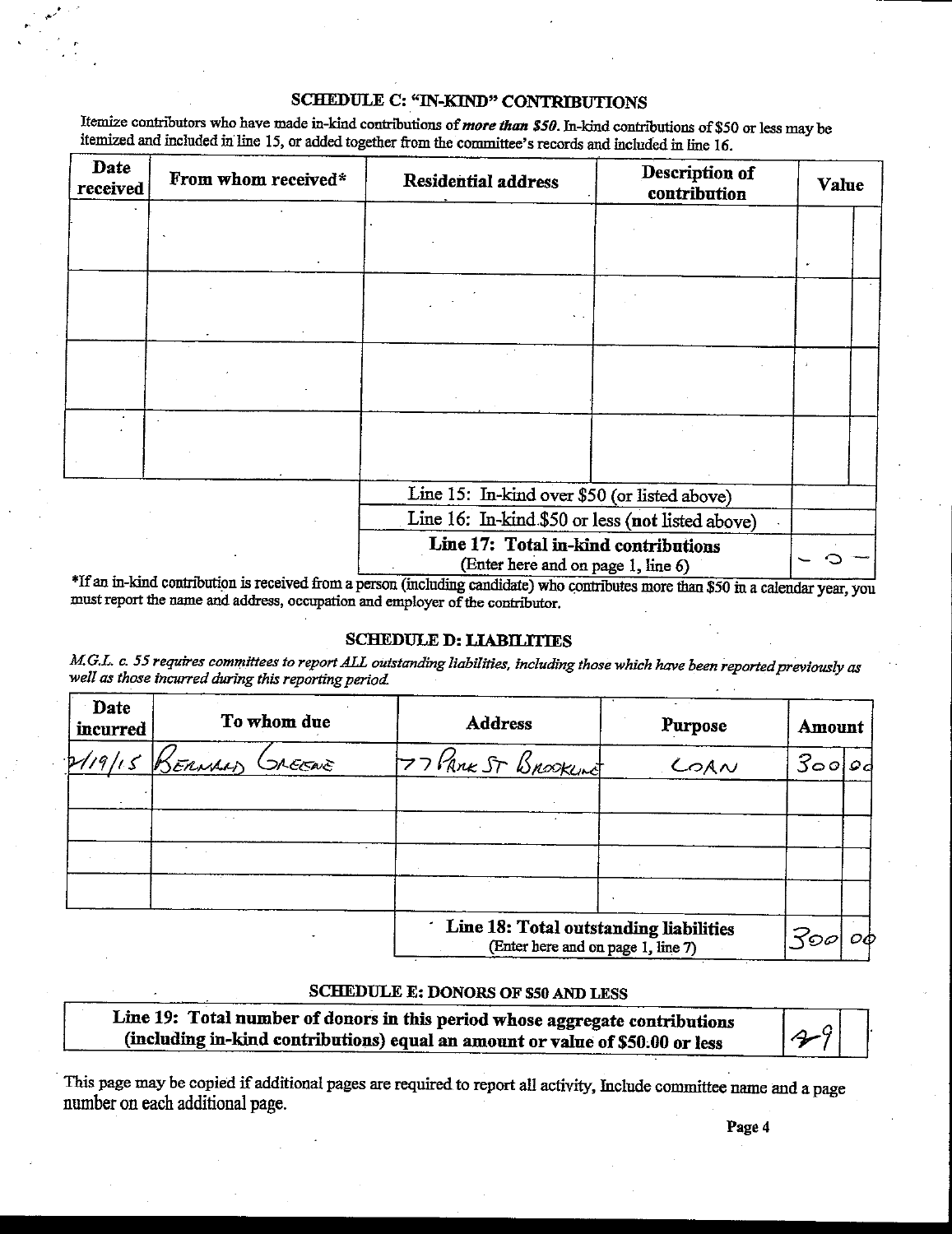| <b>Card</b> | <b>And Form SEL102: Brookline Supplemental Campaign Finance Report</b> |  |  |
|-------------|------------------------------------------------------------------------|--|--|
|             |                                                                        |  |  |

To be completed by candidates for the Office of Selectman pursuant to<br>Sec. 3.1.7 of the Town BGTV BROURLINE<br>TOWN CLERK

 $\mathbb{Z}$ 

| Please print or type all information except signatures                                                                                                                                                                                                                                                                                     |  |  |  |  |  |  |
|--------------------------------------------------------------------------------------------------------------------------------------------------------------------------------------------------------------------------------------------------------------------------------------------------------------------------------------------|--|--|--|--|--|--|
| Fill in dates:<br>Month<br>Day<br>Year<br>Month<br>Day<br>Year                                                                                                                                                                                                                                                                             |  |  |  |  |  |  |
| てこにつ<br>Reporting period beginning<br>12<br>and ending<br>나<br>2015<br>17                                                                                                                                                                                                                                                                  |  |  |  |  |  |  |
| Report period:                                                                                                                                                                                                                                                                                                                             |  |  |  |  |  |  |
| $\mathbb{Z}/15^{\text{th}}$ day before election<br>$\Box$ 8 <sup>th</sup> day before election<br>$\Box$ 30 <sup>th</sup> day after election<br>$\Box$ Year-end report                                                                                                                                                                      |  |  |  |  |  |  |
| Pameta C Lodist<br>committée pr taméla                                                                                                                                                                                                                                                                                                     |  |  |  |  |  |  |
| Lodish Selectman<br>Committee name<br>Full name of candidate                                                                                                                                                                                                                                                                               |  |  |  |  |  |  |
| <b>Selectman</b><br>Jonarnan Fine                                                                                                                                                                                                                                                                                                          |  |  |  |  |  |  |
| 95 Fisher Ave<br>Name of committee treasurer<br>195 Fisher Ave                                                                                                                                                                                                                                                                             |  |  |  |  |  |  |
| Residential address<br>Committee mailing address<br>617-566-5533                                                                                                                                                                                                                                                                           |  |  |  |  |  |  |
| Brookline MA 02445<br>Tel. No. (optional)                                                                                                                                                                                                                                                                                                  |  |  |  |  |  |  |
| $617 - 566 - 553$ <sup>+4</sup> No. (optional)                                                                                                                                                                                                                                                                                             |  |  |  |  |  |  |
| <b>SUMMARY BALANCE INFORMATION</b>                                                                                                                                                                                                                                                                                                         |  |  |  |  |  |  |
| Line 1: Ending balance from previous report                                                                                                                                                                                                                                                                                                |  |  |  |  |  |  |
| Line 2: Total receipts this period (from page 2, line 11)<br>450<br>Line 3: Subtotal (line 1 plus line 2)                                                                                                                                                                                                                                  |  |  |  |  |  |  |
| Line 4: Total expenditures this period (from page 3, line 14)<br>4843.4                                                                                                                                                                                                                                                                    |  |  |  |  |  |  |
| Line 5: Ending balance (line 3 minus line 4)<br>1606.59                                                                                                                                                                                                                                                                                    |  |  |  |  |  |  |
|                                                                                                                                                                                                                                                                                                                                            |  |  |  |  |  |  |
| Line 6: Total in-kind contributions this period (from page 4)<br>Line 7: Total of all outstanding liabilities (from page 4)<br>$\boldsymbol{\varTheta}$                                                                                                                                                                                    |  |  |  |  |  |  |
| Line 8: Name of bank used <b>Brook line Bank</b>                                                                                                                                                                                                                                                                                           |  |  |  |  |  |  |
|                                                                                                                                                                                                                                                                                                                                            |  |  |  |  |  |  |
| <b>Affidavit of Committee Treasurer:</b><br>I certify that I have examined this report, including attached schedules, and it is, to the best of my knowledge and belief, a true and complete statement of all                                                                                                                              |  |  |  |  |  |  |
| campaign finance activity, including all contributions, loans, receipts, expenditures, disbursements, in-kind contributions and liabilities for this reporting period                                                                                                                                                                      |  |  |  |  |  |  |
| and represents the campaign finance activity of all persons acting under the authority or on behalf of this committee in accordance with the requirements of<br>M.G.L. c <sub>1</sub> 55 and Brookline By-Laws, sec. 3.1.7.                                                                                                                |  |  |  |  |  |  |
| Signed under the penalties of perjury:                                                                                                                                                                                                                                                                                                     |  |  |  |  |  |  |
| 04-17-2015                                                                                                                                                                                                                                                                                                                                 |  |  |  |  |  |  |
| Treasurer's signature (in ink)<br>Date                                                                                                                                                                                                                                                                                                     |  |  |  |  |  |  |
| FOR CANDIDATE FILINGS ONLY: (Candidate must sign below)                                                                                                                                                                                                                                                                                    |  |  |  |  |  |  |
| Affidavit of Candidate: (check one box only)                                                                                                                                                                                                                                                                                               |  |  |  |  |  |  |
| <b>Z</b> Candidate with committee and no activity independent of the committee<br>I certify that I have examined this report, including attached schedules, and it is, to the best of my knowledge and belief, a true and complete statement of all                                                                                        |  |  |  |  |  |  |
| campaign finance activity, of all persons acting under the authority, or on behalf of this committee, in accordance with the requirements of M.G.L. c. 55 and<br>Brookline By-Law 3.1.7. I have not received any contributions, incurred any liabilities, nor made any expenditures on my behalf during this reporting period.             |  |  |  |  |  |  |
| $\square$ Candidate without committee QR candidate with independent activity filing separate report                                                                                                                                                                                                                                        |  |  |  |  |  |  |
| I certify that I have examined this report, including attached schedules, and it is, to the best of my knowledge and belief, a true and complete statement of all<br>campaign finance activity, including all contributions, loans, receipts, expenditures, disbursements, in-kind contributions and liabilities for this reporting period |  |  |  |  |  |  |
| and represents the campaign finance activity of all persons acting under the authority or on behalf of this committee in accordance with the requirements of<br>M.G.L. c. 55 and Brookline By-Laws, sec. 3.1.7.                                                                                                                            |  |  |  |  |  |  |
| Amele Louis                                                                                                                                                                                                                                                                                                                                |  |  |  |  |  |  |
| April 17, 2015                                                                                                                                                                                                                                                                                                                             |  |  |  |  |  |  |
| Candidate's signature (in ink)<br>Date                                                                                                                                                                                                                                                                                                     |  |  |  |  |  |  |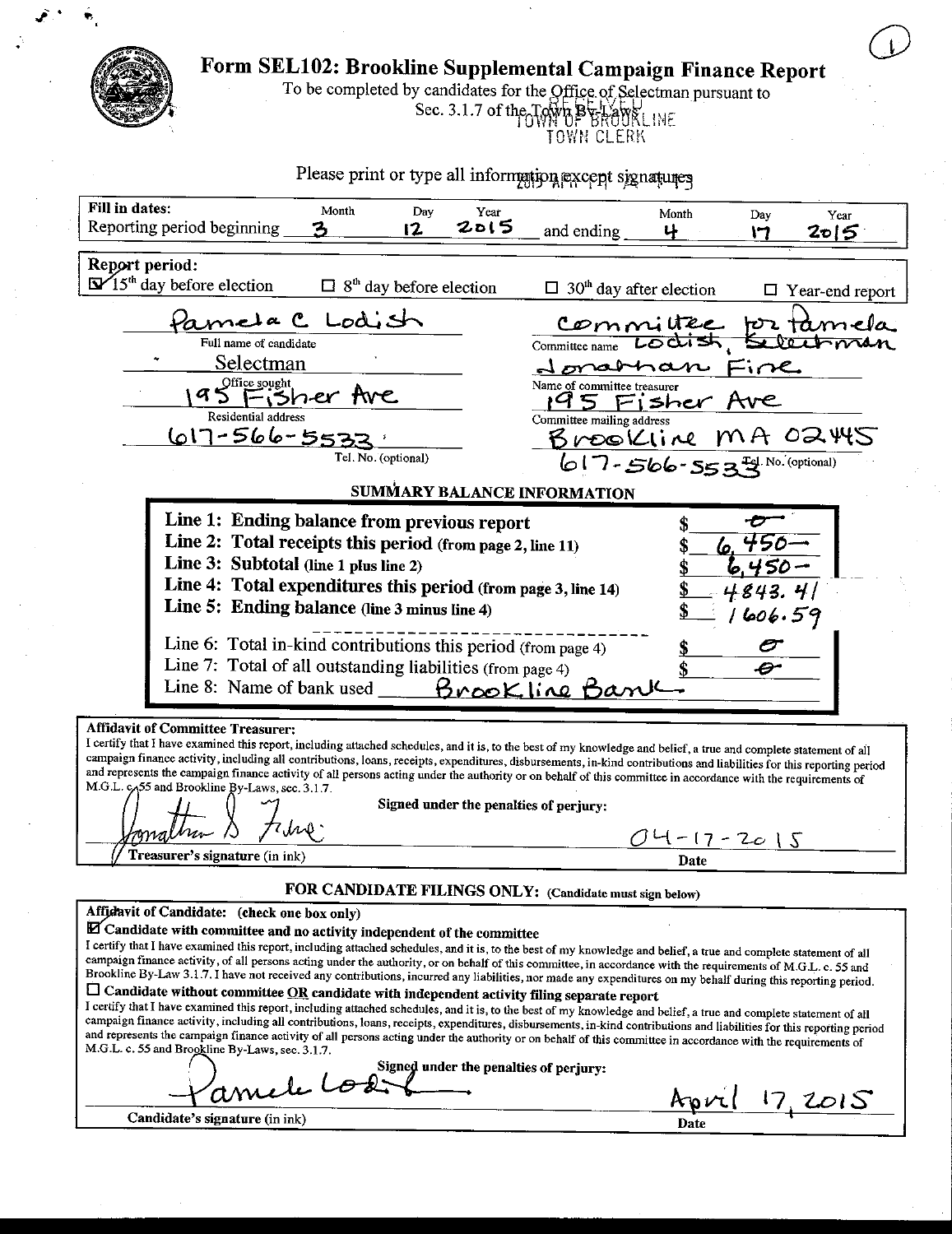selection Pamela Lodish,

M.G.L. c. 55 requires that the name and residential address be reported, in alphabetical order, for all receipts over \$50 in a calendar year. Committees must keep detailed accounts and records of all receipts, but need itemize only those over \$50. In addition, Section 3.1.7 of the Town By-Laws further requires that the occupation and employer must be reported for each person who contributes more than \$50 in a calendar year. Receipts of \$50 or less may be added together, from committee records, and reported on line 10 rather than line 9.

This page may be copied if additional pages are required to report all receipts. If you do so, include your committee name and a nage number on each additional page.

| Date                          | Name and residential address                                                      | Amount  |  | Occupation and employer         |
|-------------------------------|-----------------------------------------------------------------------------------|---------|--|---------------------------------|
| received                      | (alphabetical listing required)                                                   |         |  | (for contributions over $$50$ ) |
| $\omega$ $\epsilon$<br>ฯ  п ธ | Richard Benka<br>26 Circuit Rd. 02467                                             | 2001-   |  | Retired                         |
|                               | Ellen Blumenthal<br>74 Holland Rd 02445                                           | 254     |  | psychial Nist = Seef            |
|                               | 8 Penniman Rd D2445                                                               | 254     |  | Retired                         |
|                               | Catharine Donaher<br>$20$ Copley St 02446                                         | 100     |  | consultant Seefenployed         |
|                               | Joay Dow<br>74 Leicester St. 02445                                                | 100     |  | retiver                         |
|                               | Alan Fisch<br>149 Buckminstwr102445                                               | 100I    |  | tretired                        |
|                               | Giu Fishman<br>79 Holland Kd Days                                                 | 520     |  | architect-suferiployed          |
|                               | Paula Friedman<br>170 Hyslop Road 02445                                           | 250     |  | retired                         |
|                               | Koger Golde<br>7 Chatham St 02446                                                 | 250     |  | retired                         |
|                               | Caryl Goodman<br>59 Ktolland Rd 02445                                             | $100-1$ |  | retired                         |
|                               | myra Grand<br>220 Buckminster 02445                                               | 100     |  | graphic designer -              |
|                               | Georgia Johnson<br>80 Seann 02445                                                 | 250     |  | consultant<br>Supermployed      |
|                               | Kathryn Kalan<br>71 Colchester ST 02446                                           | 250     |  | retired                         |
|                               | 44 Circuit Rel 02467                                                              | 150     |  | retired                         |
|                               | Andrea Keargh<br>25 Fisher Ave 02445                                              | JtO     |  | Lawyer<br>Sufemployed           |
|                               | Fred Leurtan                                                                      | סטן     |  | consultant                      |
|                               | 1730 Beacon St. 02445<br>Andrew McIWraith<br>28 momchester Ru02446<br>Caven Dates | 125     |  |                                 |
|                               | 96 Dean Road 02445                                                                | 500     |  | retired<br>pomemaker            |
|                               | Line 9: Total receipts of more than \$50 (or listed above)                        | 3675    |  |                                 |
|                               | Line 10: Total receipts of \$50 or less (not listed above)*                       |         |  |                                 |
|                               | Line 11: Total receipts this period<br>(Enter here and on page 1, line 2)         |         |  |                                 |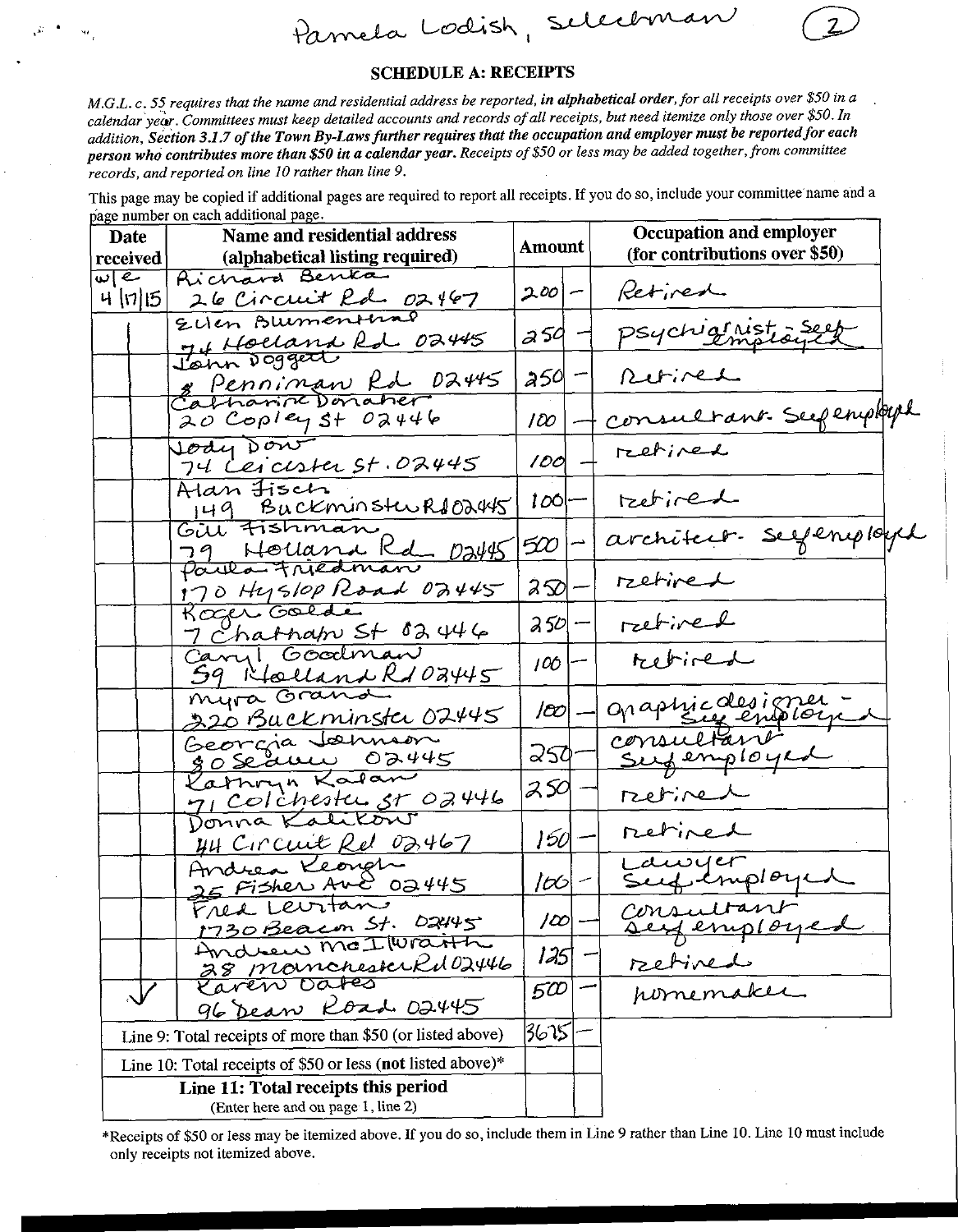**SCHEDULE A: RECEIPTS** 

Selectrican

M.G.L. c. 55 requires that the name and residential address be reported, in alphabetical order, for all receipts over \$50 in a calendar year. Committees must keep detailed accounts and records of all receipts, but need itemize only those over \$50. In addition, Section 3.1.7 of the Town By-Laws further requires that the occupation and employer must be reported for each person who contributes more than \$50 in a calendar year. Receipts of \$50 or less may be added together, from committee records, and reported on line 10 rather than line 9.

Parneta Codish

This page may be copied if additional pages are required to report all receipts. If you do so, include your committee name and a page number on each additional page.

| Date                | Name and residential address                                              |             | <b>Occupation and employer</b>                 |  |
|---------------------|---------------------------------------------------------------------------|-------------|------------------------------------------------|--|
| received            | (alphabetical listing required)                                           | Amount      | (for contributions over \$50)                  |  |
| $\omega$ le         | taul Saner<br>02445                                                       |             | mass commissioner                              |  |
| <u>4  n IS</u>      | 462 Chestruit Hier the                                                    | 1001 -      | for the Blind.                                 |  |
|                     | Tony Schanner<br>33 Euston St. 02446<br>Caral Schraft                     | 350         | Retired                                        |  |
|                     |                                                                           | $ 2\omega $ | Retreat                                        |  |
|                     | Lee Selwyn<br>285 Reservoir Kd 02467                                      | 5æ1         | Economist<br><u>Economics +Technology</u> fonc |  |
|                     | Barbara Senecal<br>345 Clenton Rd 02445                                   | OO          | Lawyer<br>Supermployed                         |  |
|                     | Bob Stein<br>261 Clinton Rd 02445                                         | 200         | consultant<br>suipemployed                     |  |
|                     | Maryanne Tackepp                                                          | 500         | homemaker                                      |  |
| $\mathcal{V}^{\pm}$ | Anne Connoil Toucoff                                                      | I∽          | retired                                        |  |
|                     | 25 Copley St. 02446                                                       | ان پ        | retired                                        |  |
|                     |                                                                           |             |                                                |  |
|                     |                                                                           |             |                                                |  |
|                     |                                                                           |             |                                                |  |
|                     |                                                                           |             |                                                |  |
|                     |                                                                           |             |                                                |  |
|                     |                                                                           |             |                                                |  |
|                     |                                                                           |             |                                                |  |
|                     |                                                                           |             |                                                |  |
|                     | from page 2                                                               | 36751-      |                                                |  |
|                     | Line 9: Total receipts of more than \$50 (or listed above)                | 2150        |                                                |  |
|                     | Line 10: Total receipts of \$50 or less (not listed above)*               | 625         |                                                |  |
|                     | Line 11: Total receipts this period<br>(Enter here and on page 1, line 2) | 6456        |                                                |  |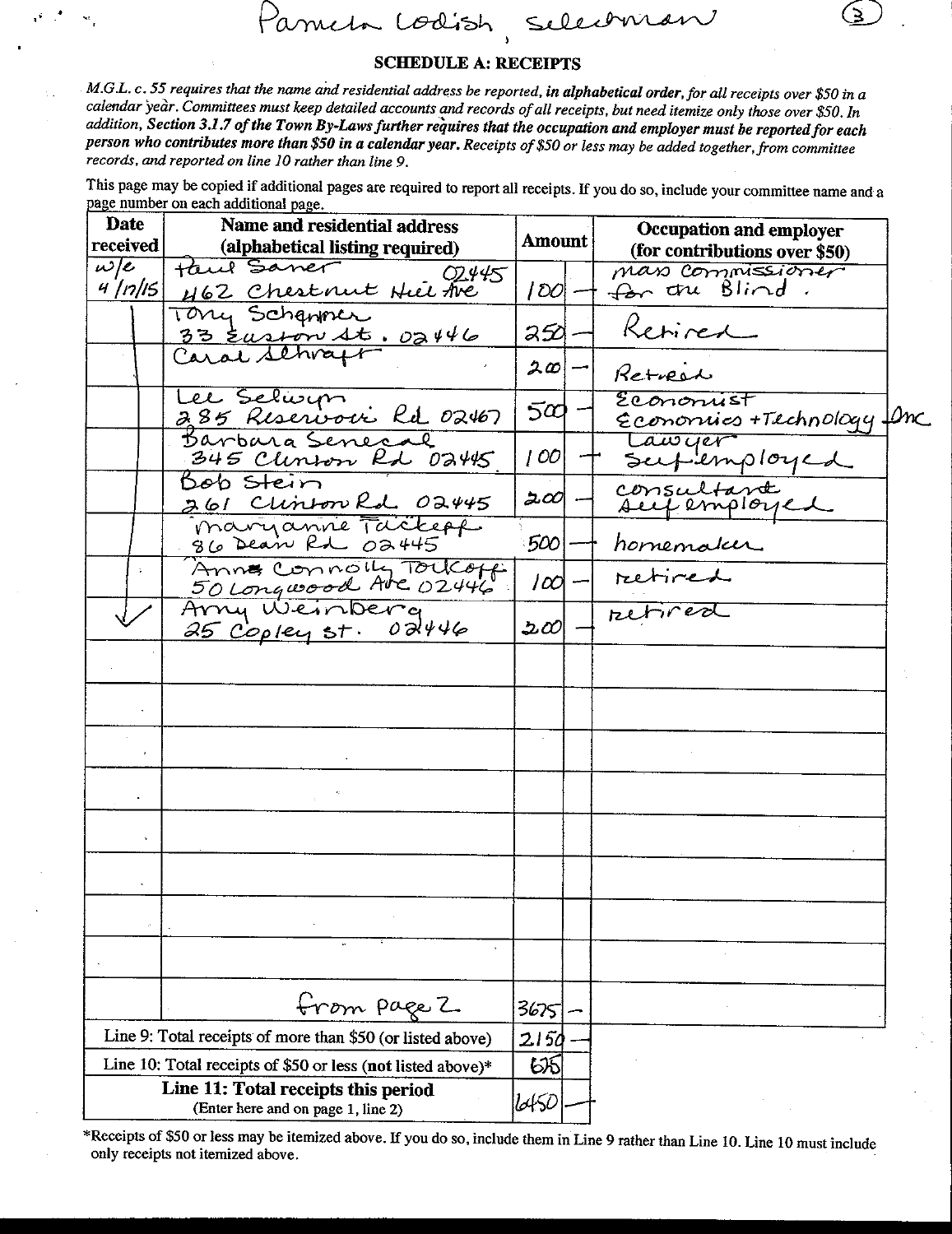#### **SCHEDULE B: EXPENDITURES**

 $\chi^2$  ,  $\chi^2$  ,  $\chi^2$  ,  $\chi^2$ 

M.G.L. c. 55 requires committees to list, in alphabetical order, all expenditures over \$50 in a reporting period. Committees must keep detailed accounts and records of all expenditures, but need itemize only those over \$50. Expenditures of \$50 or less may be added together, from committee records, and reported on line 13.

This page may be copied if additional pages are required to report all expenditures. If you do so, include your committee name and a page number on each additional page.

| Date<br>paid           |  | To whom paid<br>(listed alphabetically) | <b>Address</b>       | <b>Purpose of expenditure</b>                                                 | Amount        |                |
|------------------------|--|-----------------------------------------|----------------------|-------------------------------------------------------------------------------|---------------|----------------|
| $\omega$ e<br>4  n  15 |  | BrooklineTAB                            | Needhan ms           | Advertisement                                                                 | 1846 85       |                |
|                        |  | Chas Peters                             | maisorder            | buttons                                                                       | 71  55        |                |
|                        |  | <u>Grenier Print Shop</u>               | $3702 \frac{w}{130}$ | printing                                                                      | 244 BI        |                |
|                        |  |                                         | 山                    |                                                                               | $1360 -$      |                |
|                        |  | OBS International                       | Riverside CA         | Balloon                                                                       | <b>III 36</b> |                |
|                        |  | Polical Lumbigns Neenah WI              |                      | signs                                                                         | 446<br>Witc   | $\overline{8}$ |
|                        |  | USPS                                    |                      |                                                                               | 490-          |                |
|                        |  | U5PS                                    |                      | Stamps<br>Stamps                                                              | 245           |                |
|                        |  |                                         |                      |                                                                               |               |                |
|                        |  |                                         |                      |                                                                               |               |                |
|                        |  |                                         |                      |                                                                               |               |                |
|                        |  |                                         |                      |                                                                               |               |                |
|                        |  |                                         |                      |                                                                               |               |                |
|                        |  |                                         |                      |                                                                               |               |                |
|                        |  |                                         |                      |                                                                               |               |                |
|                        |  |                                         |                      |                                                                               |               |                |
|                        |  |                                         |                      |                                                                               |               |                |
|                        |  |                                         |                      | Line 12: Total expenditures of more than \$50 (or listed above)               | 4815          | 15             |
|                        |  |                                         |                      | Line 13: Total expenditures of \$50 or less (not listed above)*               | Z8            |                |
|                        |  |                                         |                      | Line 14: Total expenditures this period<br>(Enter here and on page 1, line 4) |               |                |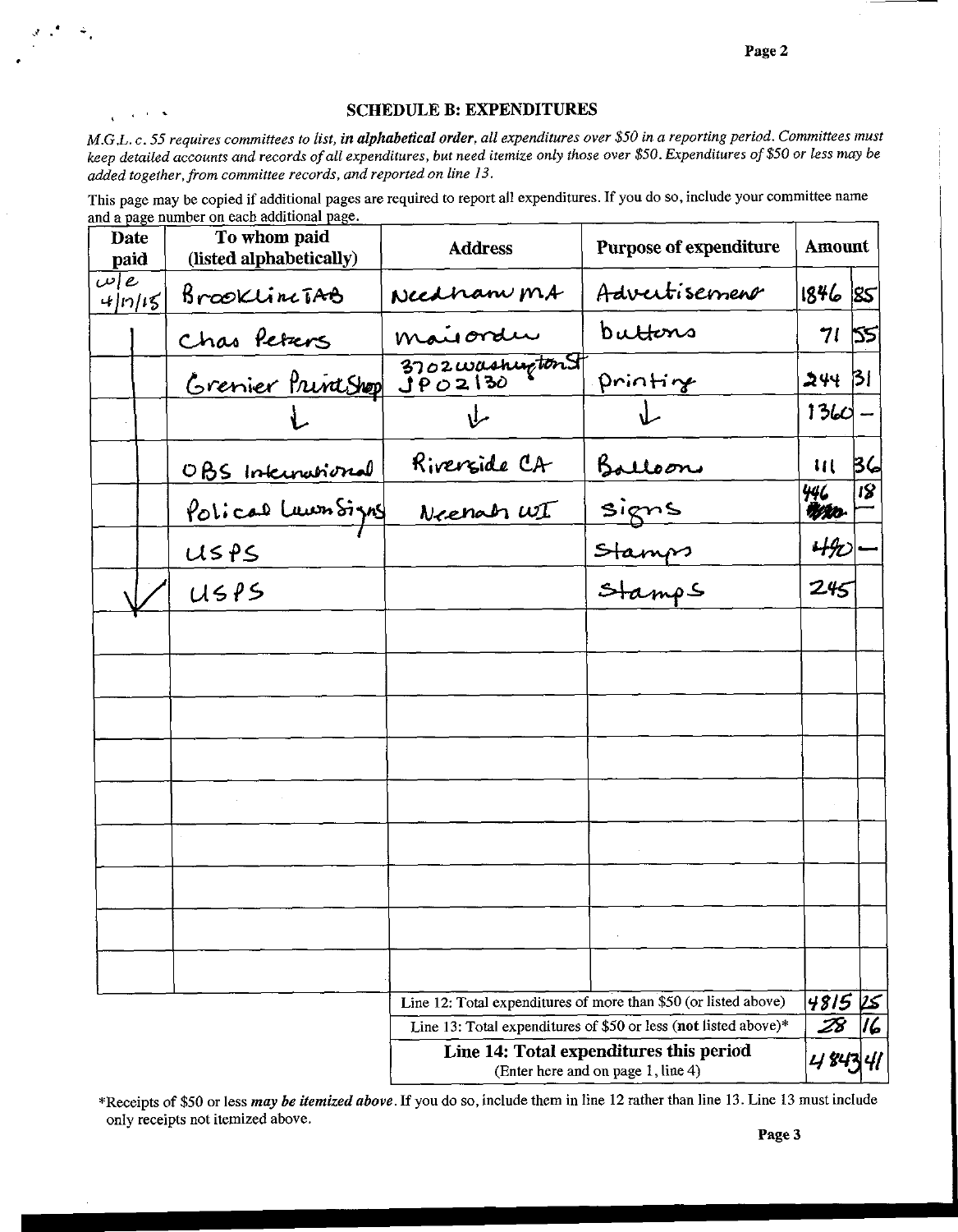Itemize contributors who have made in-kind contributions of more than \$50. In-kind contributions of \$50 or less may be itemized and included in line 15, or added together from the committee's records and included in line 16.

| Date<br>received | From whom received* | <b>Residential address</b>                       | Description of<br>contribution | Value |  |  |
|------------------|---------------------|--------------------------------------------------|--------------------------------|-------|--|--|
|                  |                     |                                                  |                                |       |  |  |
|                  |                     |                                                  |                                |       |  |  |
|                  |                     |                                                  |                                |       |  |  |
|                  |                     |                                                  |                                |       |  |  |
|                  |                     |                                                  |                                |       |  |  |
|                  |                     |                                                  |                                |       |  |  |
|                  |                     |                                                  |                                |       |  |  |
|                  |                     |                                                  |                                |       |  |  |
|                  |                     |                                                  |                                |       |  |  |
|                  |                     |                                                  |                                |       |  |  |
|                  |                     |                                                  |                                |       |  |  |
|                  |                     |                                                  |                                |       |  |  |
|                  |                     | Line 15: In-kind over \$50 (or listed above)     |                                |       |  |  |
|                  |                     | Line 16: In-kind \$50 or less (not listed above) |                                |       |  |  |
|                  |                     | Line 17: Total in-kind contributions             |                                | ́     |  |  |

Enter here and on page 1, line 6)

\*If an in-kind contribution is received from a person (including candidate) who contributes more than \$50 in a calendar year, you must report the name and address, occupation and employer of the contributor.

#### SCHEDULE D: LIABILITIES

M.G.L. c. 55 requires committees to report ALL outstanding liabilities, including those which have been reported previously as well as those incurred during this reporting period.

| Date<br>incurred | To whom due | <b>Address</b>                         | <b>Purpose</b>                    | Amount |  |
|------------------|-------------|----------------------------------------|-----------------------------------|--------|--|
|                  |             |                                        |                                   |        |  |
|                  |             |                                        |                                   |        |  |
|                  |             |                                        |                                   |        |  |
|                  |             |                                        |                                   |        |  |
|                  |             |                                        |                                   |        |  |
|                  |             | Line 18: Total outstanding liabilities | (Enter here and on page 1 line 7) |        |  |

### Enter here and on page l, line 7)

#### SCHEDULE E: DONORS OF \$50 AND LESS

| Line 19: Total number of donors in this period whose aggregate contributions  |  |
|-------------------------------------------------------------------------------|--|
| (including in-kind contributions) equal an amount or value of \$50.00 or less |  |

This page may be copied if additional pages are required to report all activity, Include committee name and a page number on each additional page.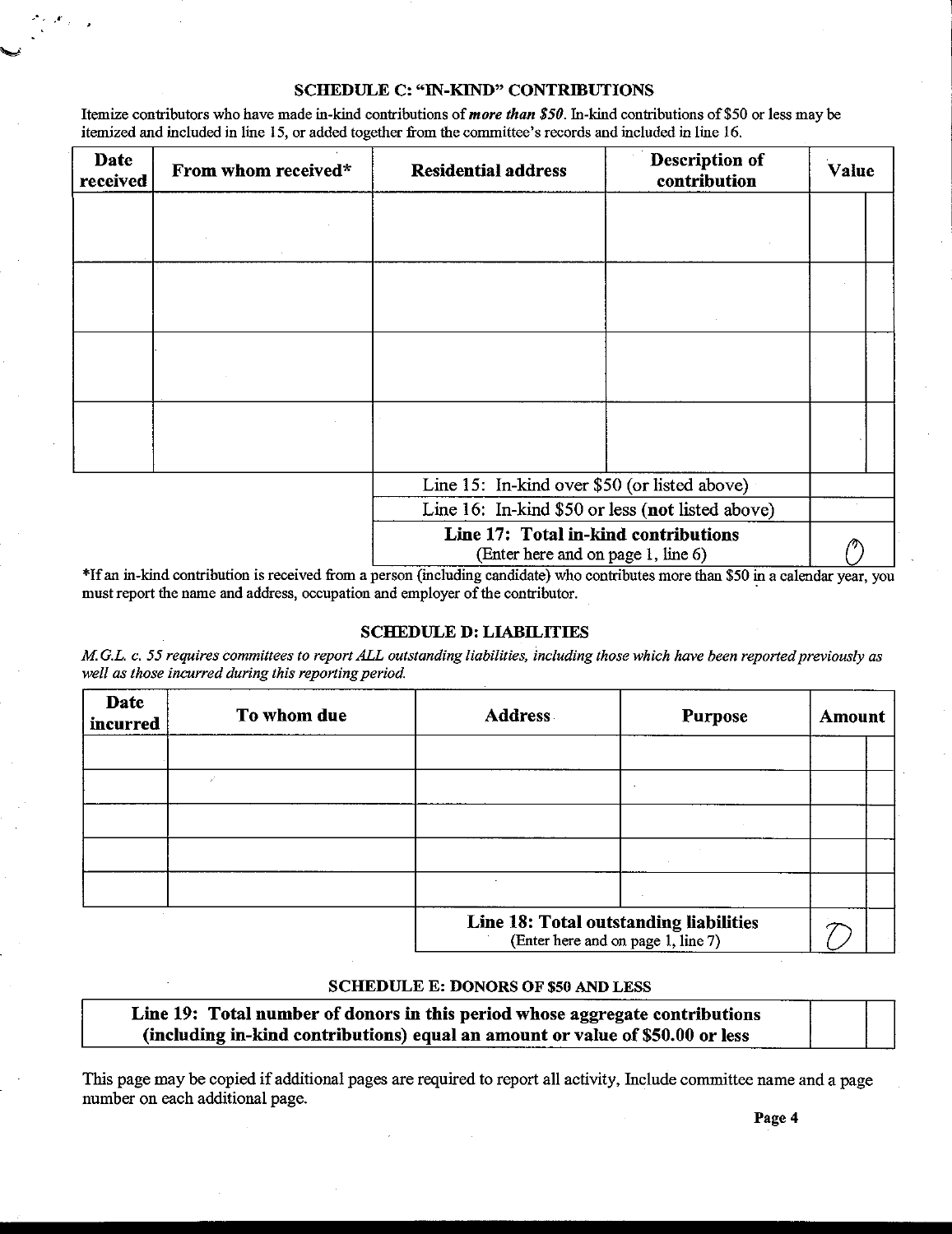| Form SEL102: Brookline Supplemental Campaign Finance Report<br>To be completed by candidates for the Office of Selectman pursuant to                                                                                                                                                                                                                                                                                                                                                                                                                                                                                                                                                                                                                                                                                                                                                                                                                                                                                                                                                                                                                                                                                                                                                                                                                                   |
|------------------------------------------------------------------------------------------------------------------------------------------------------------------------------------------------------------------------------------------------------------------------------------------------------------------------------------------------------------------------------------------------------------------------------------------------------------------------------------------------------------------------------------------------------------------------------------------------------------------------------------------------------------------------------------------------------------------------------------------------------------------------------------------------------------------------------------------------------------------------------------------------------------------------------------------------------------------------------------------------------------------------------------------------------------------------------------------------------------------------------------------------------------------------------------------------------------------------------------------------------------------------------------------------------------------------------------------------------------------------|
| RECEIVED<br>Sec. 3.1.7 of the Town Bv-Laws<br>TOWN OF BROOKLINE<br>TOWN CLERK                                                                                                                                                                                                                                                                                                                                                                                                                                                                                                                                                                                                                                                                                                                                                                                                                                                                                                                                                                                                                                                                                                                                                                                                                                                                                          |
| Please print or type all information except signatures<br>2015 APR 2 1<br>$A$ 10 08                                                                                                                                                                                                                                                                                                                                                                                                                                                                                                                                                                                                                                                                                                                                                                                                                                                                                                                                                                                                                                                                                                                                                                                                                                                                                    |
| Day<br>Year<br>Fill in dates:<br>Month<br>Month<br>Year<br>Day<br>23<br>2015<br>2015<br>10<br>and ending<br>February<br>Hori I<br>Reporting period beginning                                                                                                                                                                                                                                                                                                                                                                                                                                                                                                                                                                                                                                                                                                                                                                                                                                                                                                                                                                                                                                                                                                                                                                                                           |
| Report period:<br>$\Box$ Year-end report<br>$30th$ day after election<br>$\mathbf{W}$ 15 <sup>th</sup> day before election<br>$\Box$ 8 <sup>th</sup> day before election                                                                                                                                                                                                                                                                                                                                                                                                                                                                                                                                                                                                                                                                                                                                                                                                                                                                                                                                                                                                                                                                                                                                                                                               |
| <u>'ommittee to Elect Nancy P</u><br>Vancu S. Heller<br>Full name of candidate<br>Committee name                                                                                                                                                                                                                                                                                                                                                                                                                                                                                                                                                                                                                                                                                                                                                                                                                                                                                                                                                                                                                                                                                                                                                                                                                                                                       |
| <u>Tarol</u><br>Deanow<br>Selectman<br>Name of committee treasurer<br>Office sought<br>40 Abbottsford<br><u>40 Abbottsford</u>                                                                                                                                                                                                                                                                                                                                                                                                                                                                                                                                                                                                                                                                                                                                                                                                                                                                                                                                                                                                                                                                                                                                                                                                                                         |
| Committee mailing address<br>Residential address<br>Erroakline<br>$m_A$<br>Brookline MA<br>Tel. No. (optional)<br>Tel. No. (optional)                                                                                                                                                                                                                                                                                                                                                                                                                                                                                                                                                                                                                                                                                                                                                                                                                                                                                                                                                                                                                                                                                                                                                                                                                                  |
| SUMMARY BALANCE INFORMATION                                                                                                                                                                                                                                                                                                                                                                                                                                                                                                                                                                                                                                                                                                                                                                                                                                                                                                                                                                                                                                                                                                                                                                                                                                                                                                                                            |
| \$<br>Line 1: Ending balance from previous report<br>Line 2: Total receipts this period (from page 2, line 11)<br><b>OO</b><br><u>S</u><br>Line 3: Subtotal (line 1 plus line 2)<br>\$<br>Line 4: Total expenditures this period (from page 3, line 14)<br>\$<br>Line 5: Ending balance (line 3 minus line 4)<br>360.<br><u>s</u><br>Line 6: Total in-kind contributions this period (from page 4)<br>O I.<br>Line 7: Total of all outstanding liabilities (from page 4)<br>Line 8: Name of bank used <i>Citizens Bank</i>                                                                                                                                                                                                                                                                                                                                                                                                                                                                                                                                                                                                                                                                                                                                                                                                                                             |
| <b>Affidavit of Committee Treasurer:</b><br>I certify that I have examined this report, including attached schedules, and it is, to the best of my knowledge and belief, a true and complete statement of all<br>campaign finance activity, including all contributions, loans, receipts, expenditures, disbursements, in-kind contributions and liabilities for this reporting period<br>and represents the campaign finance activity of all persons acting under the authority or on behalf of this committee in accordance with the requirements of<br>M.G.L. c. 55 and Brookline By-Laws, sec. 3.1.7.<br>Signed under the penalties of perjury:                                                                                                                                                                                                                                                                                                                                                                                                                                                                                                                                                                                                                                                                                                                    |
| <u>4120/15</u><br>Date<br>Treasurer's signature (in ink)                                                                                                                                                                                                                                                                                                                                                                                                                                                                                                                                                                                                                                                                                                                                                                                                                                                                                                                                                                                                                                                                                                                                                                                                                                                                                                               |
| FOR CANDIDATE FILINGS ONLY: (Candidate must sign below)                                                                                                                                                                                                                                                                                                                                                                                                                                                                                                                                                                                                                                                                                                                                                                                                                                                                                                                                                                                                                                                                                                                                                                                                                                                                                                                |
| Affidavit of Candidate: (check one box only)<br>[ Candidate with committee and no activity independent of the committee<br>I certify that I have examined this report, including attached schedules, and it is, to the best of my knowledge and belief, a true and complete statement of all<br>campaign finance activity, of all persons acting under the authority, or on behalf of this committee, in accordance with the requirements of M.G.L. c. 55 and<br>Brookline By-Law 3.1.7. I have not received any contributions, incurred any liabilities, nor made any expenditures on my behalf during this reporting period.<br>$\square$ Candidate without committee $\underline{OR}$ candidate with independent activity filing separate report<br>I certify that I have examined this report, including attached schedules, and it is, to the best of my knowledge and belief, a true and complete statement of all<br>campaign finance activity, including all contributions, loans, receipts, expenditures, disbursements, in-kind contributions and liabilities for this reporting period<br>and represents the campaign finance activity of all persons acting under the authority or on behalf of this committee in accordance with the requirements of<br>M.G.L.c. 55 and Brookline By-Laws, sec. 3.1.7.<br>Signed under the penalties of perjury:<br>20115 |
| Candidate's signature (in ink)                                                                                                                                                                                                                                                                                                                                                                                                                                                                                                                                                                                                                                                                                                                                                                                                                                                                                                                                                                                                                                                                                                                                                                                                                                                                                                                                         |

 $\ddot{\phantom{1}}$ 

÷

 $\cdot$ 

ç.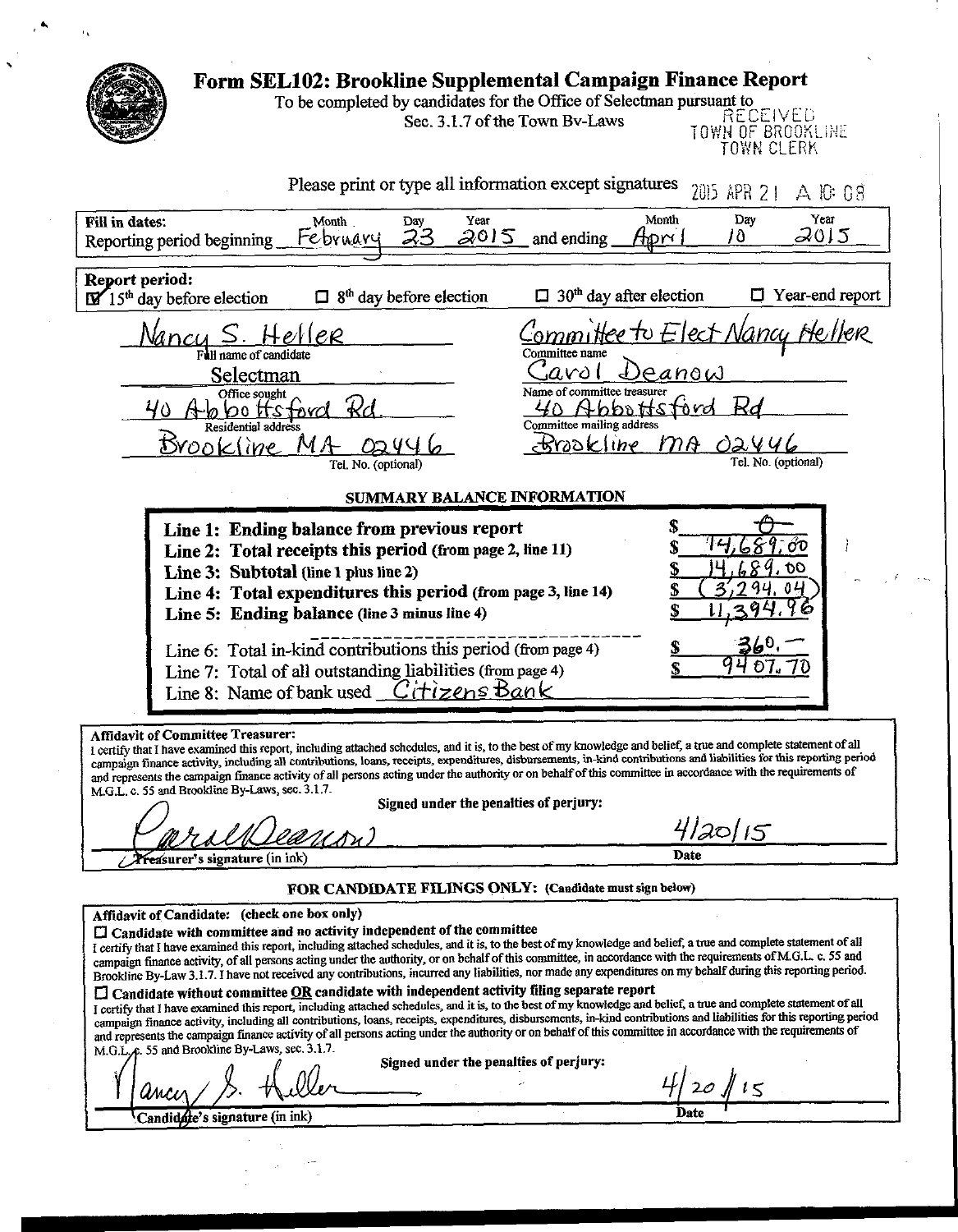4

M.G.L. c. 55 requires that the name and residential address be reported, in alphabetical order, for all receipts over \$50 in a calendar year. Committees must keep detailed accounts and records of all receipts, but need itemize only those over \$50. In addition, Section 3.1.7 of the Town By-Laws further requires that the occupation and employer must be reported for each person who contributes more than \$50 in a calendar year. Receipts of \$50 or less may be added together, from committee records, and reported on line 10 rather than line 9.

This page may be copied if additional pages are required to report all receipts. If you do so, include your committee name and a page number on each additional page.

| <b>Date</b><br>received | Name and residential address<br>(alphabetical listing required)           | <b>Amount</b> | Occupation and employer<br>(for contributions over \$50) |
|-------------------------|---------------------------------------------------------------------------|---------------|----------------------------------------------------------|
|                         |                                                                           |               |                                                          |
|                         | See attached                                                              |               |                                                          |
|                         |                                                                           |               |                                                          |
|                         |                                                                           |               |                                                          |
|                         |                                                                           |               |                                                          |
|                         |                                                                           |               |                                                          |
|                         |                                                                           |               |                                                          |
|                         |                                                                           |               |                                                          |
|                         |                                                                           |               |                                                          |
|                         |                                                                           |               |                                                          |
|                         |                                                                           |               |                                                          |
|                         |                                                                           |               |                                                          |
|                         |                                                                           |               |                                                          |
|                         |                                                                           |               |                                                          |
|                         |                                                                           |               |                                                          |
|                         |                                                                           |               |                                                          |
|                         |                                                                           |               |                                                          |
|                         |                                                                           |               |                                                          |
|                         |                                                                           |               |                                                          |
|                         | Line 9: Total receipts of more than \$50 (or listed above)                | 13176         |                                                          |
|                         | Line 10: Total receipts of \$50 or less (not listed above)*               | 513           |                                                          |
|                         | Line 11: Total receipts this period<br>(Enter here and on page 1, line 2) | 14689         |                                                          |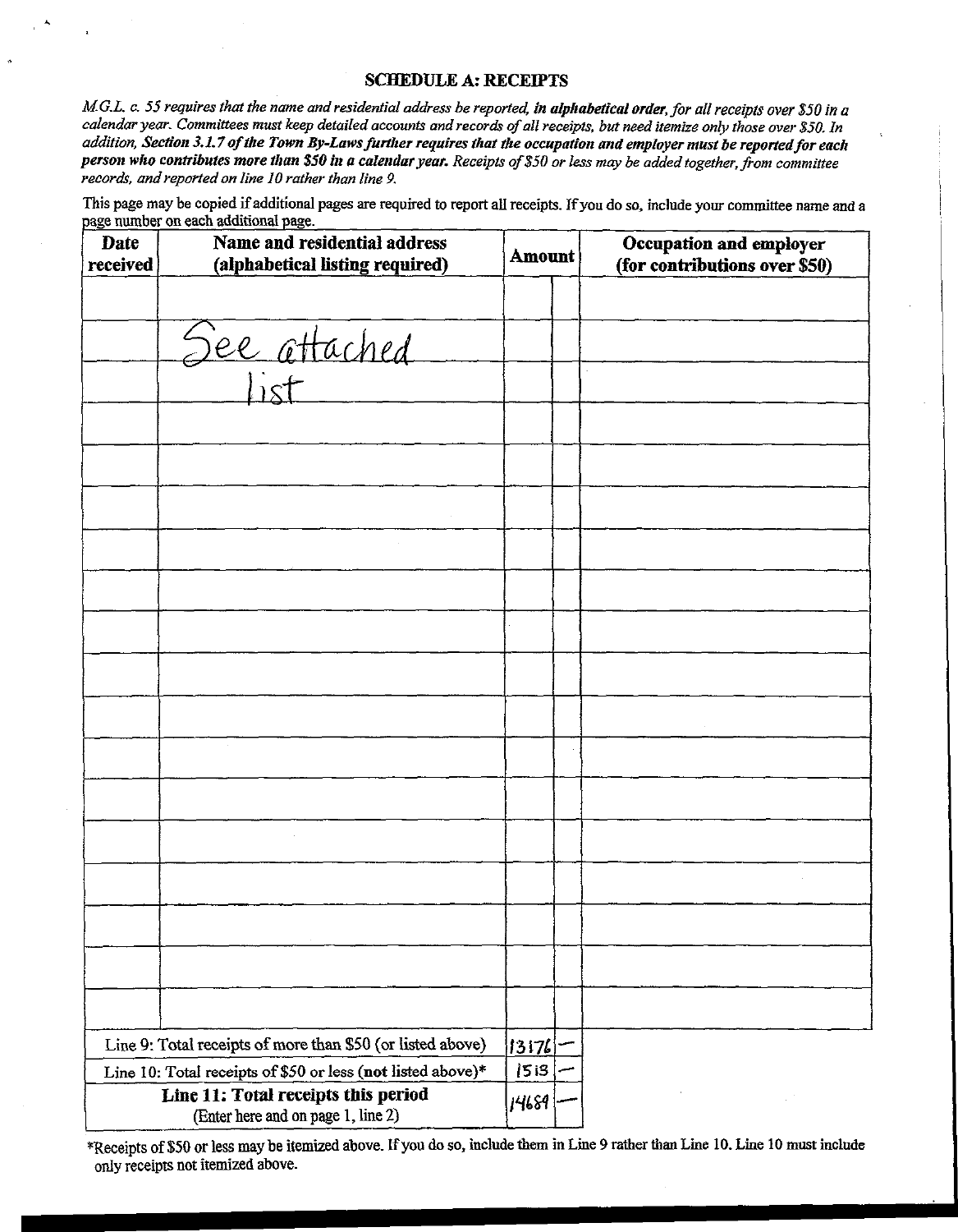# HELLER DEPOSITS OVER \$50 —ALPHABETIZED

A

r'

# Filing: April 20, 2015

| $\mathbf{A}$                       | 3/26/15 Laura Allis-Richardson, 30 Ipswich St., Apt 403, Boston 02215<br>3/31/15 Carol Axelrod, 323 Clark Rd, Brookline, MA 02445                                                                                                      | 100.00<br>100.00                     | Self/Artist<br>Clinical Social Wkr                                        |
|------------------------------------|----------------------------------------------------------------------------------------------------------------------------------------------------------------------------------------------------------------------------------------|--------------------------------------|---------------------------------------------------------------------------|
| $\bf{B}$<br>3/31/15                | Dianne Blau, 87 Crowninshield Rd, Brookline, MA 02446<br>3/31/15 Nicholas Burrage, 114 Coolidge St, Brookline, MA 02446                                                                                                                | 100.00<br>100.00                     | Retired<br>Self/attorney                                                  |
| $\mathbf C$                        | 3/23/15 Ava Chung, 84 Winthrop Rd, Brookline, MA 02445<br>3/31/15 Comm to Elect Nancy Daly, 121 Colbourne Cres., Brookline, MA 02446<br>3/26/15 Abigail Cox, 18 Osborne Rd, Brookline, MA 02446                                        | 100.00<br>100.00<br>100.00           | Retired<br>Self/lawyer<br>(former) teacher                                |
| $\mathbf{D}$<br>3/31/15<br>2/23/15 | Nancy Daly, 161 Rawson Rd, Brookline, MA 02445<br>Carol Deanow, 367 Harvard St. Brookline, MA 02446<br>3/26/15 Dennis Dewitt, 94 Upland Rd, Brookline, MA 02445<br>3/26/15 Elizabeth Dewitt (#12836) 94 Upland Rd, Brookline, MA 02445 | 200.00<br>100.00<br>150.00<br>150.00 | Self/lawyer<br>Retired<br>Retired<br>Retired                              |
| $\bf{E}$                           |                                                                                                                                                                                                                                        |                                      |                                                                           |
| F<br>3/23/15<br>4/10/15<br>3/26/15 | Marc Foster, 122 Naples Rd. B Brookline, MA 02446<br>Benjamin Franco, 275 Cypress St. Brookline, MA 02445<br>James Franco, 126 Amory, B Brookline, MA 02446                                                                            | 250.00<br>75.00<br>100.00            | Manager/BioTech<br>Harvard U/Political Analyst<br><b>Insurance Broker</b> |
| $\mathbf G$                        | 3/23/15 Gertrude Golden, 43 Abbottsford Rd, Brookline, MA B02446<br>3/26/15 Barbara B Goldberg Family Trust, 74 Sargent Beechwood, Brookline, MA 02445<br>4/10/15 Elizabeth Goldstein, 1501 Beacon St. #1405, Brookline, MA 02446      | 100.00<br>100.00<br>75.00            | Retired<br>Retired                                                        |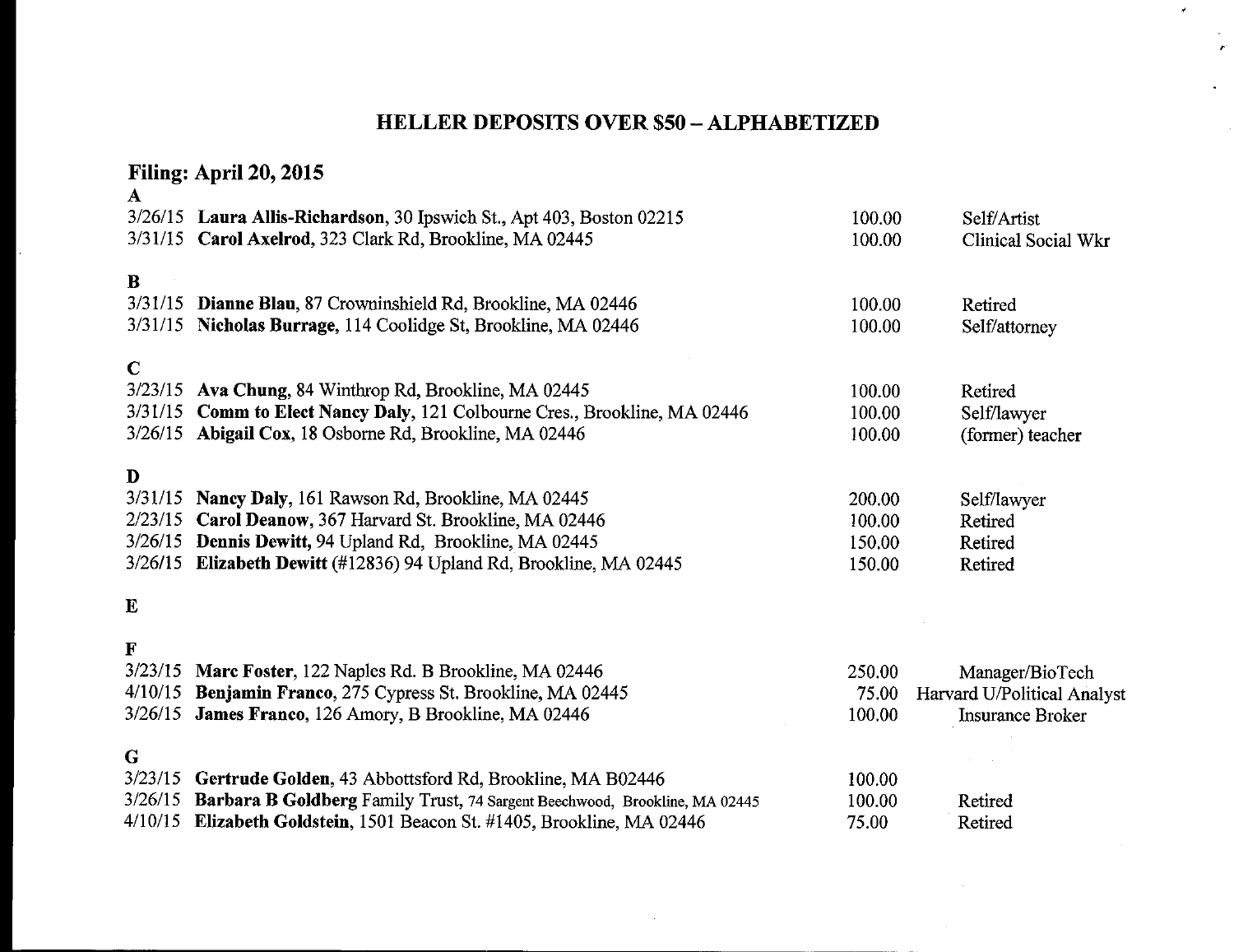|                        | 3/31/15 Edward Greer, 63 Buckminster Rd, Brookline, MA 02445                                                              | 200.00           | Retired                                |
|------------------------|---------------------------------------------------------------------------------------------------------------------------|------------------|----------------------------------------|
|                        | 3/26/15 Betsy Shure Gross, 25 Edgehill Rd, Brookline, MA 02445                                                            | 100.00           |                                        |
| $\mathbf{H}$           |                                                                                                                           |                  |                                        |
| 3/31/15                | Jackson Hall, 612 Washington St, Brookline, MA 02446                                                                      | 100.00           | LLC/Mgr, political advantage           |
| 3/31/15                | Thomas Hantakas, Jr, 109 Salmon St., W. Roxbury, MA 02132.                                                                | 100.00           | BPS, custodian                         |
|                        | 2/23/15 Nancy S. Heller, 40 Abbottsford, Brookline, MA 02446 LOAN TO CAMPAIGN                                             | 2000.00          | Self/Attorney                          |
|                        | 3/13/15 Nancy S. Heller, 40 Abbottsford, Brookline, MA 02446 LOAN TO CAMPAIGN                                             | 5000.00          | Self/Attorney                          |
|                        | 3/26/15 Sharon Hessney, 140 Naples Rd, Brookline, MA 02446                                                                | 100.00           | Bost Pub Sch/teacher                   |
|                        | 3/26/15 John Hodgman, 25 Marion St, Brookline, MA 02446                                                                   | 100.00           | Tufts U/Professor                      |
|                        | 3/26/15 Chobee Hoy, 37 Osborne Rd., Brookline, MA 02446<br>3/31/15 Gilbert Hoy, 295 Reservoir Rd, Chestnut Hill MA 02467  | 200.00<br>100.00 | Broker, Chobee Hoy RE<br>Self/Attorney |
|                        | 3/23/15 Sytske Humphrey, 46 Gardner Rd. Brookline, MA 02446                                                               | 75.00            | Retired teacher                        |
|                        |                                                                                                                           |                  |                                        |
| I                      |                                                                                                                           |                  |                                        |
| J                      |                                                                                                                           |                  |                                        |
| K                      |                                                                                                                           |                  |                                        |
| 4/7/15                 | Jonathan Karon, 124 Winthrop Rd, Brookline, MA 02445                                                                      | 100.00           | Karon& Dalimonte, Atty                 |
| 4/7/15                 | J. H. Kawada, 197 Fuller St., Brookline, MA 02446                                                                         | 100.00           | Prof, Mass College of Art              |
|                        |                                                                                                                           |                  |                                        |
| L                      |                                                                                                                           | 100.00           |                                        |
| 4/7/15                 | 3/31/15 Kevin Lang, 179 Winchester St, Brookline, MA 02446<br>Tania Langerman, 1501 Beacon St, #1404, Brookline, MA 02446 | 100.00           | <b>BU/Professor</b><br>Retired         |
|                        |                                                                                                                           |                  |                                        |
| M                      |                                                                                                                           |                  |                                        |
| 3/31/15                | Judy Meyers, 75 Clinton Rd, Brookline, MA 02445                                                                           | 200.00           | Self/Attorney                          |
|                        | 3/31/15 Jennifer Morrison, 198 Babcock St, Brookline, MA 02446                                                            | 100.00           |                                        |
|                        |                                                                                                                           |                  |                                        |
| $\mathbf N$<br>3/26/15 | Jody Newman, 62 Columbia St, Brookline, MA 02446                                                                          | 200.00           | Collora LLP/Attorney                   |
|                        |                                                                                                                           |                  |                                        |
| $\mathbf 0$            |                                                                                                                           |                  |                                        |

 $\label{eq:2} \frac{1}{\sqrt{2}}\left(\frac{1}{\sqrt{2}}\right)^{2} \left(\frac{1}{\sqrt{2}}\right)^{2} \left(\frac{1}{\sqrt{2}}\right)^{2} \left(\frac{1}{\sqrt{2}}\right)^{2} \left(\frac{1}{\sqrt{2}}\right)^{2} \left(\frac{1}{\sqrt{2}}\right)^{2} \left(\frac{1}{\sqrt{2}}\right)^{2} \left(\frac{1}{\sqrt{2}}\right)^{2} \left(\frac{1}{\sqrt{2}}\right)^{2} \left(\frac{1}{\sqrt{2}}\right)^{2} \left(\frac{1}{\sqrt{2}}\right)^{2} \left(\frac{$ 

O

 $\label{eq:2.1} \frac{1}{\sqrt{2}}\left(\frac{1}{\sqrt{2}}\right)^{2} \left(\frac{1}{\sqrt{2}}\right)^{2} \left(\frac{1}{\sqrt{2}}\right)^{2} \left(\frac{1}{\sqrt{2}}\right)^{2} \left(\frac{1}{\sqrt{2}}\right)^{2} \left(\frac{1}{\sqrt{2}}\right)^{2} \left(\frac{1}{\sqrt{2}}\right)^{2} \left(\frac{1}{\sqrt{2}}\right)^{2} \left(\frac{1}{\sqrt{2}}\right)^{2} \left(\frac{1}{\sqrt{2}}\right)^{2} \left(\frac{1}{\sqrt{2}}\right)^{2} \left(\$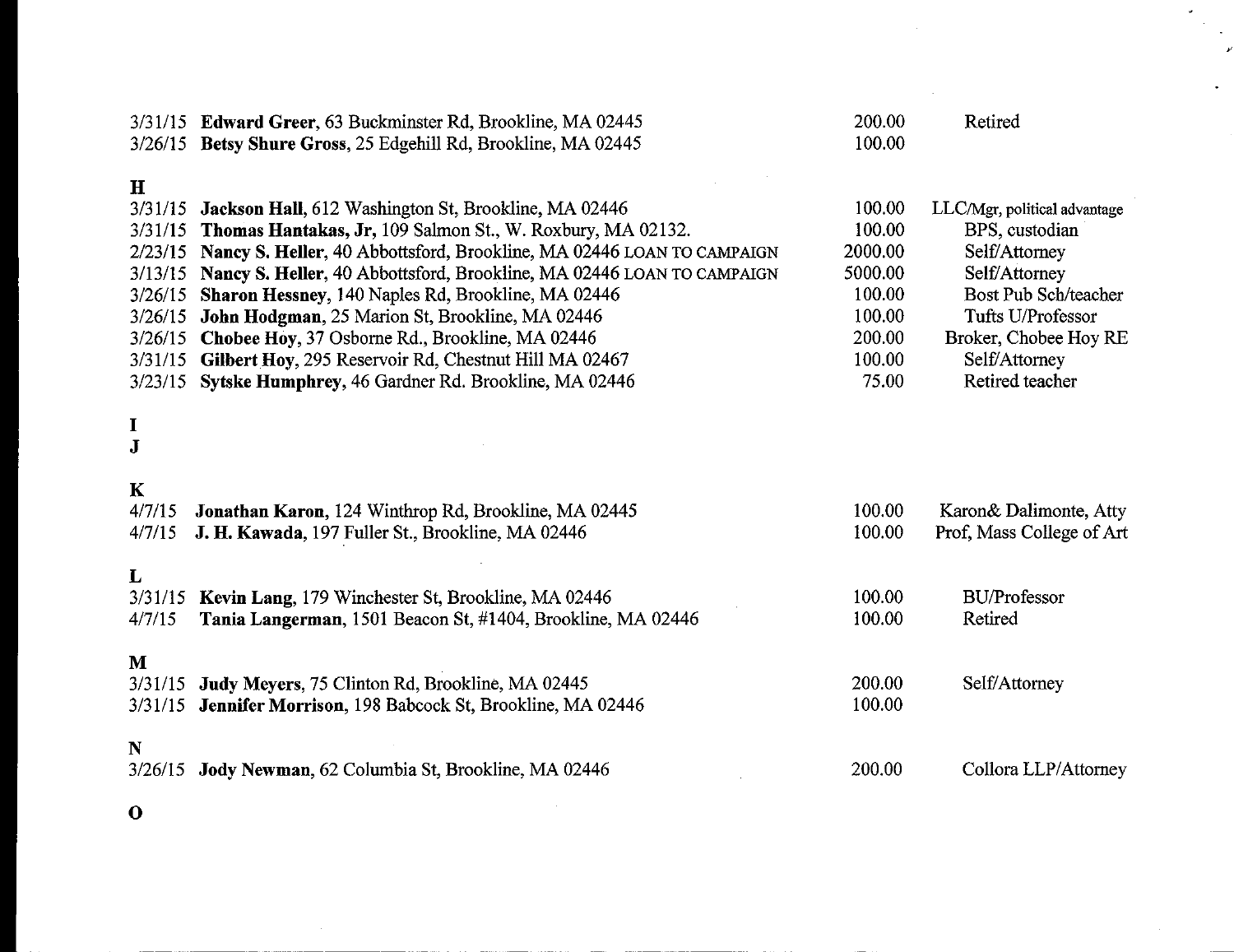## P

Q

R

| S                      |                                                                                                                                 |                 |                                      |
|------------------------|---------------------------------------------------------------------------------------------------------------------------------|-----------------|--------------------------------------|
| 4/7/15                 | Ellen Sampson, 44 S. Deep Lake Rd, North Oaks, MN 55127-6321                                                                    | 250.00          | Retired                              |
| 3/26/15                | Michael Sandman, 115 Sewell Ave, Brookline, MA 02446                                                                            | 100.00          | Retired                              |
| 4/7/15                 | Irma Schretter, 29 Goddard Cir, Brookline, MA 02445                                                                             | 500.00          | Self/Real estate mgmt                |
| 3/23/15                | Ilene Seidman, 10 Winthrop Rd., Brookline, MA 02445                                                                             | 500.00          | Retired                              |
| 3/26/15                | Enid Shapiro, 300 Kent St, Suite 1, Brookline, MA 02446                                                                         | 100.00          | Retired                              |
| 2/27/15                | Barbara Sherman, 12 Adams St, Brookline, MA 02446                                                                               | 200.00          | Retired                              |
| 3/28/15                | Claire Stampfer, 50 Sargent Crossway, Brookline, MA 02446                                                                       | 100.00          | Camb Hosp/MD                         |
| 3/26/15                | Dori Stern, 49 Risley Rd, Chestnut Hill, MA 02467                                                                               | 100.00          | EduDir/SchJewish Studies             |
| T<br>4/7/15<br>$\bf U$ | Molly Turlish (Act Blue) 1070 Beacon St, #5C, Brookline, MA 02446                                                               | 100.00          | Retired                              |
| V                      | 3/31/15 Thomas Vitolo, 153 University Rd, Brookline, MA 02445<br>3/31/15 Panos Voukydis, 29 Abbottsford Rd, Brookline, MA 02446 | 51.00<br>100.00 | Synapse Energy Econ/Asso.<br>Retired |
| W<br>3/26/15           | Crispin Weinberg, 25 Beals St, Brookline, MA 02446                                                                              | 100.00          | BioMed Modeling/<br>/engineer        |

 $\sim$ 

 $\frac{1}{\sqrt{2}}$ 

- X
- Y
- Z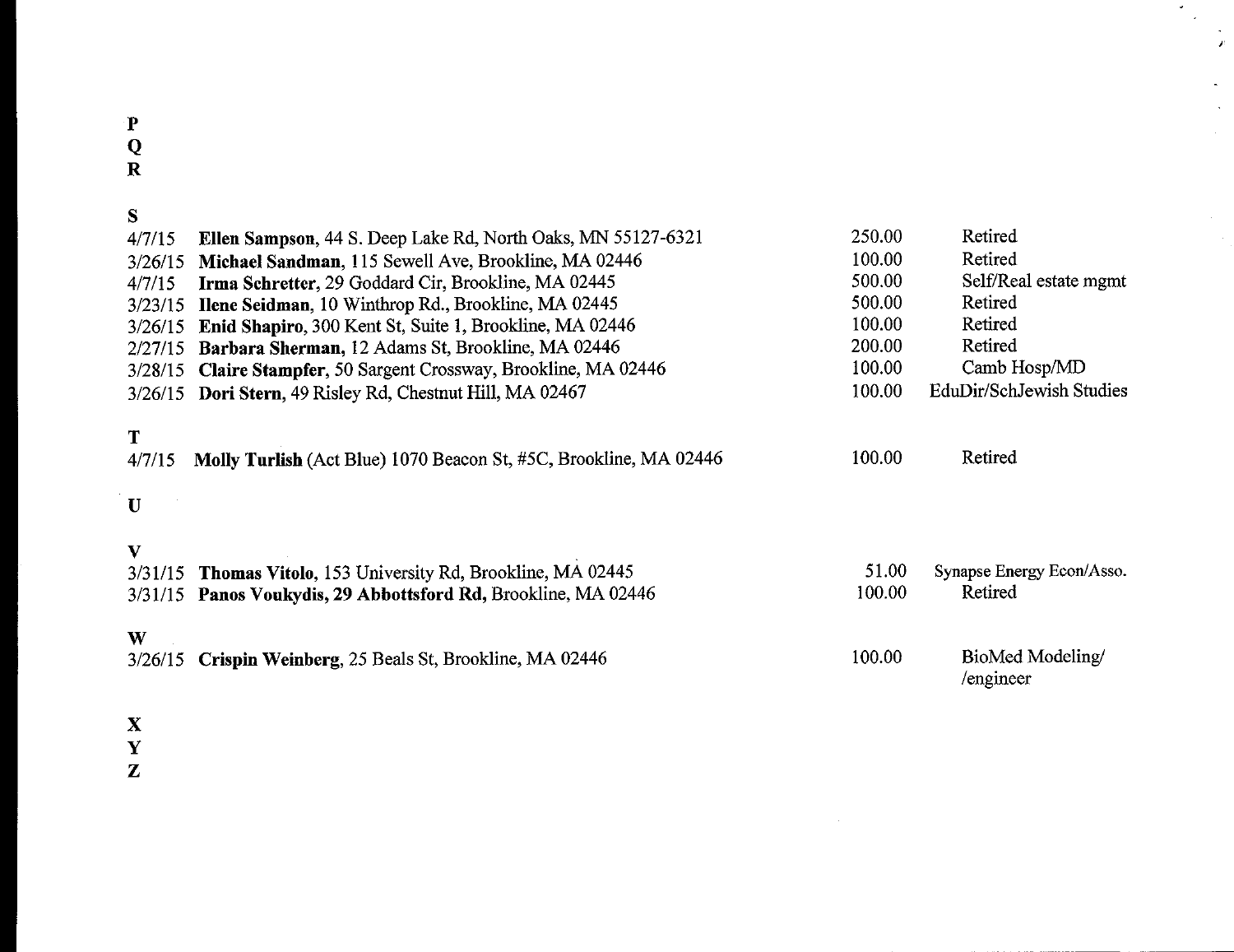Page 2

#### **SCHEDULE B: EXPENDITURES**

M.G.L. c. 55 requires committees to list, in alphabetical order, all expenditures over \$50 in a reporting period. Committees must keep detailed accounts and records of all expenditures, but need itemize only those over \$50. Expenditures of \$50 or less may be added together, from committee records, and reported on line 13.

This page may be copied if additional pages are required to report all expenditures. If you do so, include your committee name and a page number on each additional page.

| <b>Date</b><br>paid | To whom paid<br>(listed alphabetically)  | <b>Address</b>                                                                 | <b>Purpose of expenditure</b>                                   | <b>Amount</b>     |           |
|---------------------|------------------------------------------|--------------------------------------------------------------------------------|-----------------------------------------------------------------|-------------------|-----------|
|                     | 3/18/15 Act Blue                         |                                                                                | <u>processing fee</u>                                           |                   | 98        |
|                     | 3/23/15 Act Blue                         |                                                                                | processing fee                                                  | 315               |           |
|                     | 4/5/15 Act Blue                          |                                                                                | processing fee                                                  |                   | 1981      |
|                     | <u> 3/16/15   Grenier Print Shop</u>     | 3702 Washington St<br>Jamaica Plain MA 02130                                   | buttons + stickers                                              | 547 19            |           |
|                     | $H _{3 15}$ $\overline{J}.ShermanStudio$ | ISY Lincolnst.<br>Newton MA 02461                                              | designsupport                                                   | <u> 137 තර</u>    |           |
|                     | <u>3/13/15 Red Sun Press</u>             | 94 gruenst<br>02130<br>Boston MA                                               | letters & Envelopes                                             | 791               | <u>56</u> |
|                     | 3/31/15 Red Sun Press                    | 94 greenst<br>Boston MA 02130                                                  | <u>Signs</u>                                                    | 14 <u>34 38</u> 1 |           |
|                     | 3/31/15 Red Sun Press                    | Boston MA 02130                                                                | DearFriend cards                                                | 36125             |           |
|                     |                                          |                                                                                |                                                                 |                   |           |
|                     |                                          |                                                                                |                                                                 |                   |           |
|                     |                                          |                                                                                |                                                                 |                   |           |
|                     |                                          |                                                                                |                                                                 |                   |           |
|                     |                                          |                                                                                |                                                                 |                   |           |
|                     |                                          |                                                                                |                                                                 |                   |           |
|                     |                                          |                                                                                |                                                                 |                   |           |
|                     |                                          |                                                                                |                                                                 |                   |           |
|                     |                                          |                                                                                |                                                                 |                   |           |
|                     |                                          |                                                                                | Line 12: Total expenditures of more than \$50 (or listed above) | 32.79             |           |
|                     |                                          | Line 13: Total expenditures of \$50 or less (not listed above)*                |                                                                 |                   |           |
|                     |                                          | Line 14: Total expenditures this period.<br>(Enter here and on page 1, line 4) |                                                                 |                   | 3294104   |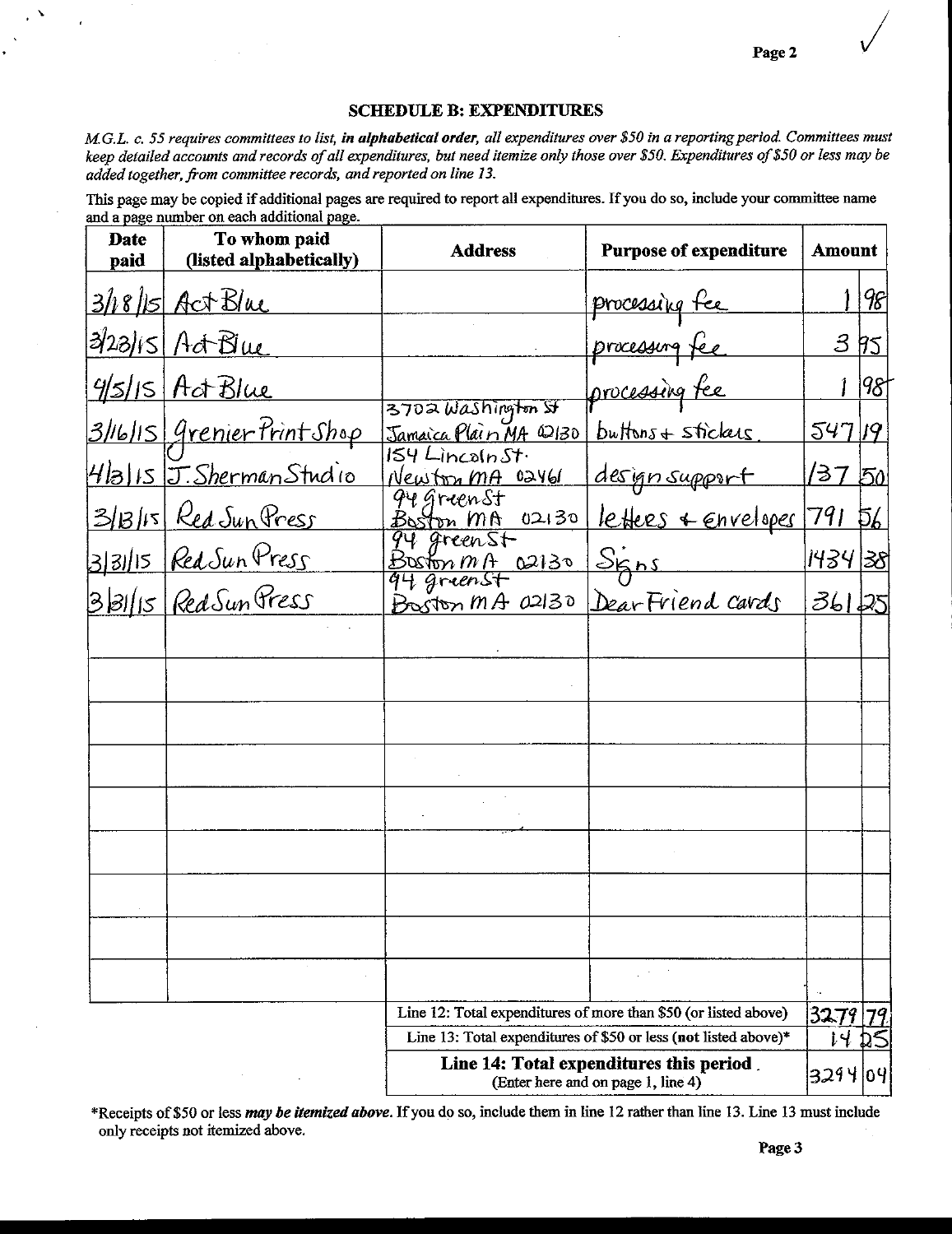Itemize contributors who have made in-kind contributions of more than \$50. In-kind contributions of \$50 or less may be itemized and included in line 15, or added together from the committee's records and included in line 16.

| Date<br>received | From whom received*                                  | <b>Residential address</b>                                                 | Description of<br>contribution | Value |  |
|------------------|------------------------------------------------------|----------------------------------------------------------------------------|--------------------------------|-------|--|
|                  | 3/29/15 Chobee Hoy Asso.<br>3/29/15 Real Estate Inc. | 37 Osbourne Rd.<br>Brooklimma 02446                                        | Food for<br>Kick-off party     | 360   |  |
|                  |                                                      |                                                                            |                                |       |  |
|                  |                                                      |                                                                            |                                |       |  |
|                  |                                                      |                                                                            |                                |       |  |
|                  |                                                      | Line 15: In-kind over \$50 (or listed above)                               |                                | 316   |  |
|                  | Line 16: In-kind \$50 or less (not listed above)     |                                                                            |                                |       |  |
|                  |                                                      | Line 17: Total in-kind contributions<br>(Enter here and on page 1, line 6) |                                | 360,  |  |

\*If an in-kind contribution is received from a person (including candidate) who contributes more than \$50 in a calendar year, you must report the name and address, occupation and employer of the contributor.

#### **SCHEDULE D: LIABILITIES**

M.G.L. c. 55 requires committees to report ALL outstanding liabilities, including those which have been reported previously as well as those incurred during this reporting period.

| Date<br>incurred | To whom due                 | <b>Address</b>                                                               | <b>Purpose</b>                                 | Amount   |        |
|------------------|-----------------------------|------------------------------------------------------------------------------|------------------------------------------------|----------|--------|
|                  | 3/4/15 Caro Deanow          | 367 Harvard St.<br>Brookline mt 02146                                        | postage                                        |          | 19  95 |
|                  | $ 2123 15 $ Nancy S. Helter | Les Apportsford St.<br>Brookline mA OS446                                    | LOAN TO CAMPAYEN 2000                          |          |        |
|                  | 3/13/15 Nancy S. Heller     | 40 Abbottsford St.<br>Brookline mA QUV6                                      | LOAN TO CAMPAYEN                               | 5000     |        |
|                  | 3/26/15 Nancy S Heller      | 40 AbbertsfootRd<br>Brookline mA 02446                                       | Kick off party <sup>1</sup><br>Alberts Flowers | 9360     |        |
|                  | CONTINUED ON PAGE 2         |                                                                              | TO TAL FROM<br>РАБЕ Д                          | 2294     |        |
|                  |                             | Line 18: Total outstanding liabilities<br>(Enter here and on page 1, line 7) |                                                | 4407  70 |        |

#### **SCHEDULE E: DONORS OF \$50 AND LESS**

| Line 19: Total number of donors in this period whose aggregate contributions  |  |
|-------------------------------------------------------------------------------|--|
| (including in-kind contributions) equal an amount or value of \$50.00 or less |  |

This page may be copied if additional pages are required to report all activity, Include committee name and a page number on each additional page.